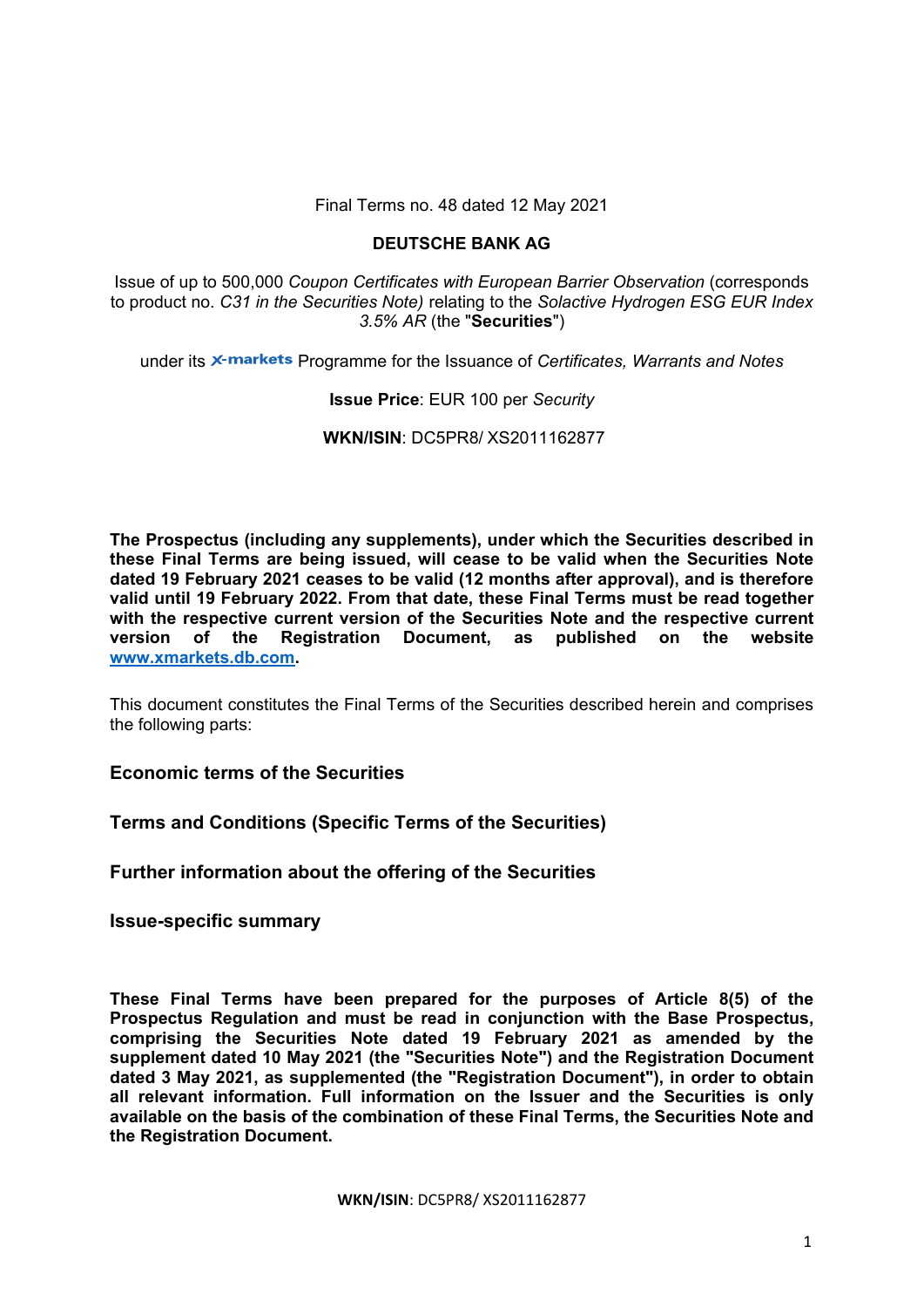**The Securities Note dated 19 February 2021, the Registration Document dated 3 May 2021, any supplements to the Base Prospectus or the Registration Document, and the Final Terms are published, in accordance with Article 21(2)(a) of the Prospectus Regulation, in electronic form on the Issuer's website (www.xmarkets.db.com).**

 **In addition, the Securities Note dated 19 February 2021 and the Registration Document dated 3 May 2021 and any supplements to the Base Prospectus or the Registration Document shall be available free of charge at the registered office of the Issuer, Deutsche Bank AG, Mainzer Landstrasse 11-17, 60329 Frankfurt am Main, and its Milan branch, Via Filippo Turati 27, 20121 Milan, Italy.** 

# **A summary of the individual issuance is annexed to the Final Terms.**

Terms not otherwise defined herein shall have the meaning given in the General Conditions of the Securities set out in the Terms and Conditions.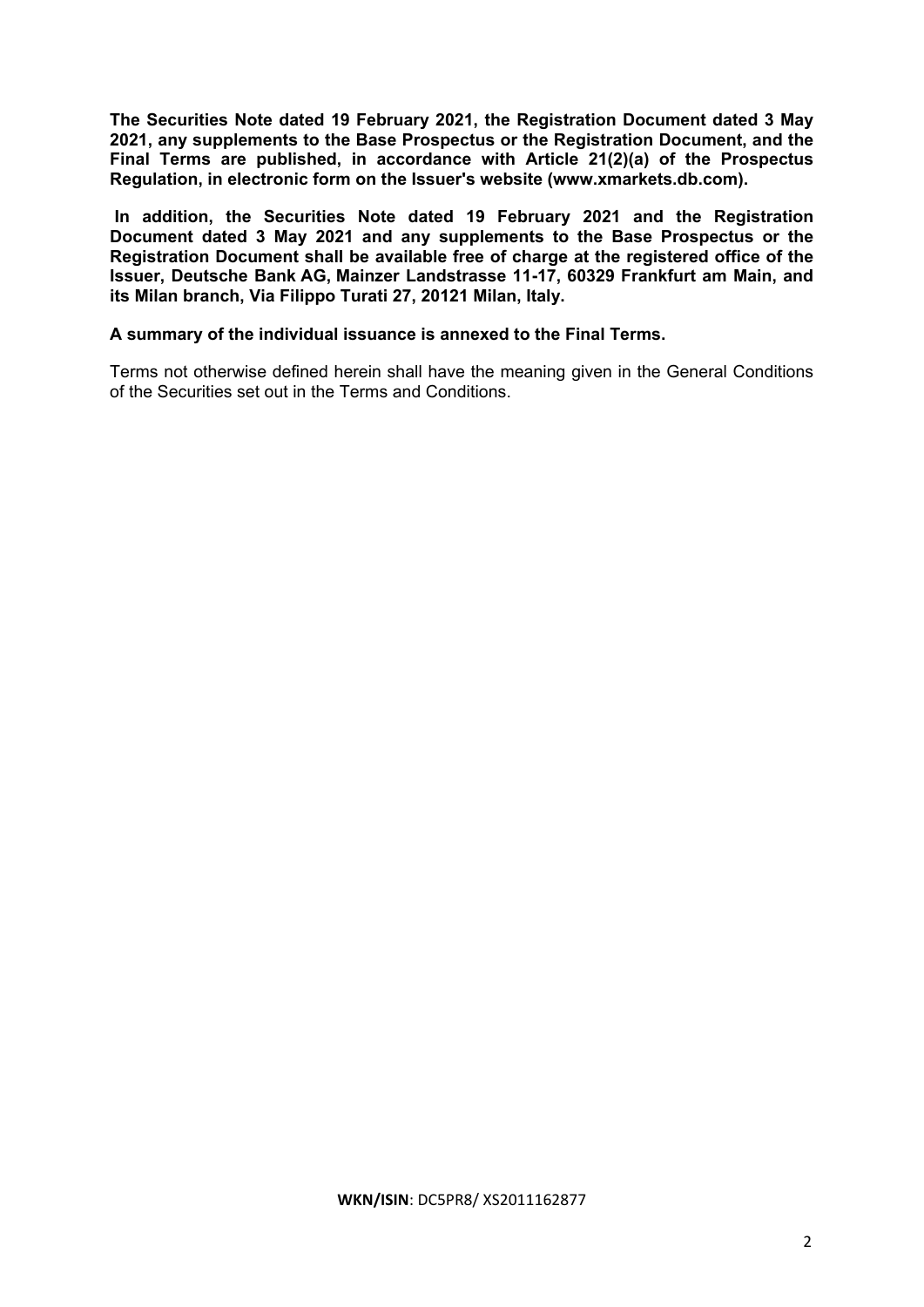# **Economic terms of the Securities**

The following description of the Security explains the economic terms of the Security and its characteristics.

# **Product No. C31: Coupon Certificate with European Barrier Observation**

The Coupon Certificate is linked to the performance of the Underlying. The way the product works results from three key features:

# *1. Coupon payments*

The Coupon Payment is conditional.

- a) If the Underlying closes at or above the relevant Coupon Threshold on one of the Coupon Observation Dates, investors will receive the Coupon Amount (Coupon Payment) at the next Coupon Payment Date, subject to paragraph (b) below.
- b) If the Underlying does not close at or above the relevant Coupon Threshold on one of the Coupon Observation Dates, no Coupon Payment will be made at the next Coupon Payment Date. In this case the Coupon Payment will be made at a later Coupon Payment Date if the Underlying closes at or above the relevant Coupon Threshold on one of the subsequent Coupon Observation Dates.

# *2. Early redemption*

If the Underlying closes at or above the Redemption Threshold on one of the Observation Dates, the product will be redeemed early at the Specified Reference Level. Any Coupon Payments will be made additionally should the coupon conditions occur.

# *3. Redemption at maturity*

If there is no acceleration of maturity, investors will receive a Cash Amount on the Settlement Date which is determined depending on the Underlying as follows:

- a) If the Final Reference Level of the Underlying is equal to or above the Barrier, investors will receive the Specified Reference Level.
- b) If the Final Reference Level of the Underlying is not equal to or above the Barrier, the Certificate will participate 1:1 in the performance of the Underlying.

Any Coupon Payments will be made additionally should the coupon conditions occur.

Investors limit their return to the Specified Reference Level and Coupon Payments in return for the possibility of early redemption.

Investors also have no claims to the/deriving from the Underlying.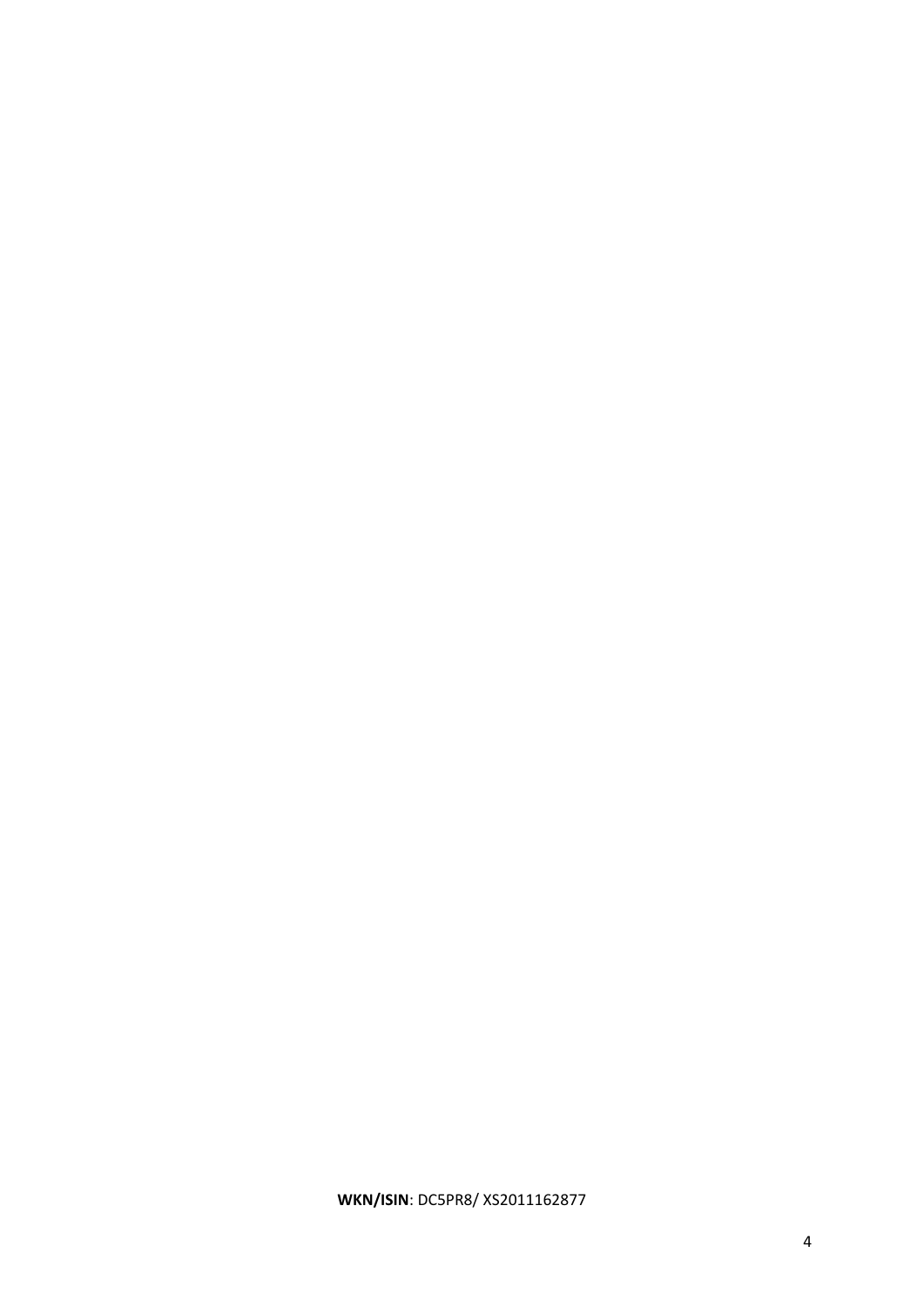# **Terms and Conditions**

The following "**Specific Terms of the Securities**" relating to the Securities shall, for the relevant Series of Securities, complete and put in concrete terms the General Conditions of the Securities for the purposes of such Series of Securities. The Specific Terms of the Securities and the General Conditions of the Securities together constitute the "**Terms and Conditions**" of the relevant Securities.

| <b>Security Type</b>               | Certificate / Coupon Certificate with European Barrier Observation - Green<br><b>Securities</b>         |  |  |
|------------------------------------|---------------------------------------------------------------------------------------------------------|--|--|
| <b>ISIN</b>                        | XS2011162877                                                                                            |  |  |
| <b>WKN</b>                         | DC5PR8                                                                                                  |  |  |
| <b>Issuer</b>                      | Deutsche Bank AG, Frankfurt am Main                                                                     |  |  |
| Number of the<br><b>Securities</b> | up to 500,000 Securities at EUR 100.00 each with an aggregate nominal<br>amount of up to EUR 50,000,000 |  |  |
| <b>Issue Price</b>                 | EUR 100 per Certificate                                                                                 |  |  |
| <b>Issue Date</b>                  | 23 June 2021                                                                                            |  |  |
| Nominal Amount                     | EUR 100 per Certificate                                                                                 |  |  |
| <b>Calculation Agent</b>           | The Issuer                                                                                              |  |  |
| Underlying                         | Type: Index                                                                                             |  |  |
|                                    | Name: Solactive Hydrogen ESG EUR Index 3.5% AR                                                          |  |  |
|                                    | Index Sponsor: Solactive AG                                                                             |  |  |
|                                    | Bloomberg Page: SOHYESG3 Index                                                                          |  |  |
|                                    | RIC: .SOHYESG3                                                                                          |  |  |
|                                    | Reference Source: as defined in §5 (3) (k) of the General Conditions                                    |  |  |
|                                    | Multi-Exchange Index: applicable                                                                        |  |  |
|                                    | Related Exchange: as defined in §5 (3) (m) of the General Conditions                                    |  |  |
|                                    | Reference Currency: EUR                                                                                 |  |  |
| Settlement                         | <b>Cash Settlement</b>                                                                                  |  |  |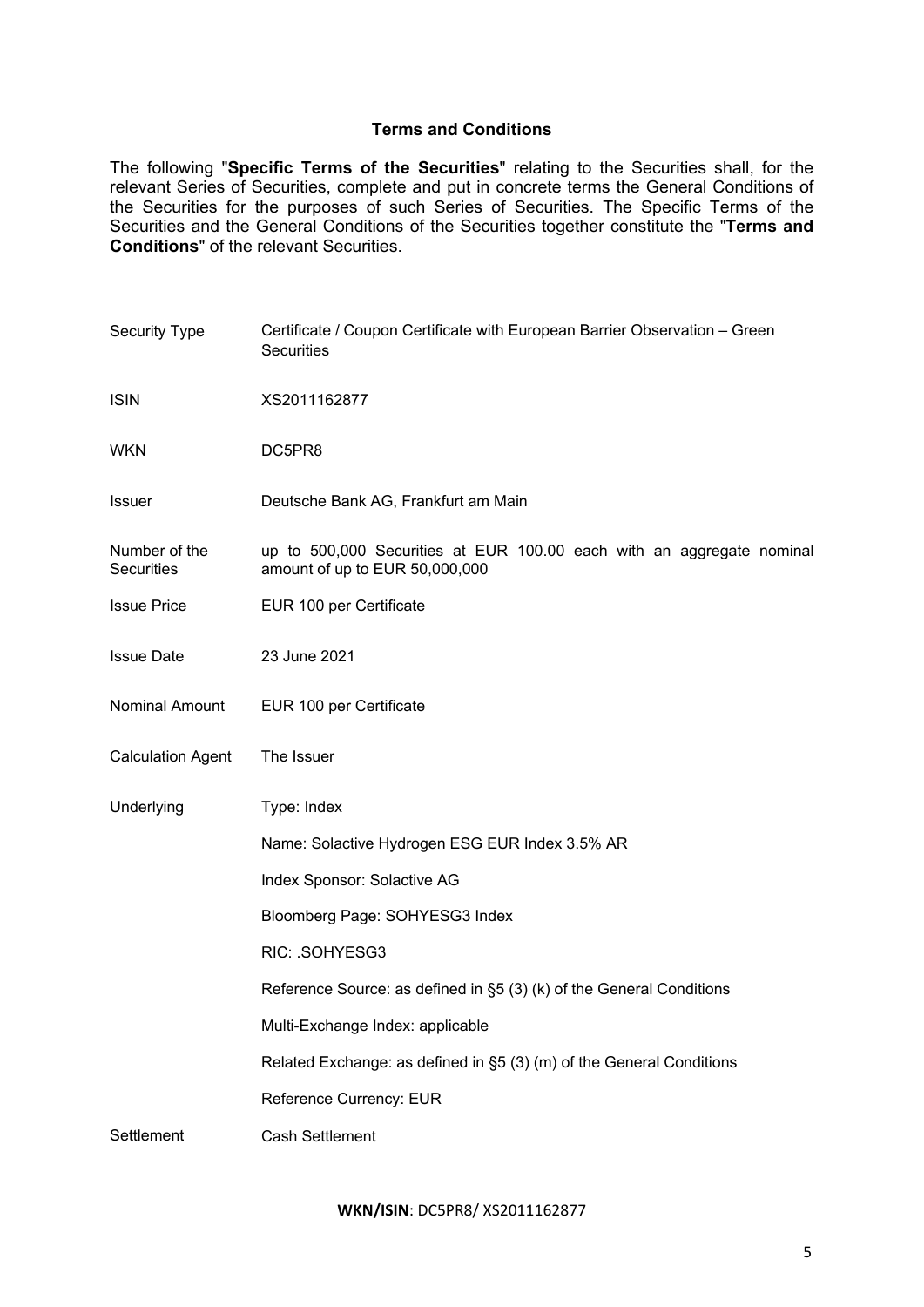| <b>Initial Reference</b><br>Level    | The Reference Level on the Initial Valuation Date                                                                                                                                                                        |
|--------------------------------------|--------------------------------------------------------------------------------------------------------------------------------------------------------------------------------------------------------------------------|
| <b>Final Reference</b><br>Level      | The Reference Level on the Valuation Date                                                                                                                                                                                |
| Reference Level                      | In respect of any day, an amount (which shall be deemed to be a monetary<br>value in the Settlement Currency) equal to the Relevant Reference Level Value<br>on such day quoted by or published on the Reference Source. |
| Relevant<br>Reference Level<br>Value | The official closing level of the Underlying on the Reference Source                                                                                                                                                     |
| Initial Valuation<br>Date            | 22 June 2021                                                                                                                                                                                                             |
| <b>Valuation Date</b>                | 16 June 2026                                                                                                                                                                                                             |
| Settlement Date                      | In respect of the earlier of the Exercise Date and the Termination Date, the fifth<br>Business Day following (a) if a Barrier Event occurs, the relevant Observation<br>Date or (b) otherwise, the Valuation Date.       |
| <b>Observation Dates</b>             | 16 June 2022, 16 December 2022, 16 June 2023, 18 December 2023, 17 June<br>2024, 16 December 2024, 16 June 2025, 16 December 2025 and 16 June 2026                                                                       |
| <b>Coupon Payment</b>                | (a) If the Relevant Reference Level Value of the Underlying on a Coupon<br>Observation Date is above or equal to the Coupon Threshold, the Coupon<br>Payment will be made on the next Coupon Payment Date, or            |
|                                      | (b) if the Relevant Reference Level Value of the Underlying on a Coupon<br>Observation Date is below the Coupon Threshold, no Coupon Payment will be<br>made on the next Coupon Payment Date.                            |
|                                      | If any Coupon Amount will be payable on the Coupon Payment Date falling on<br>the Settlement Date, such Coupon Amount will be payable together with, if<br>applicable, any Cash Amount payable on the Settlement Date.   |
| Coupon<br><b>Observation Dates</b>   | Each of 16 December 2021, 16 June 2022, 16 December 2022, 16 June 2023,<br>18 December 2023, 17 June 2024, 16 December 2024, 16 June 2025, 16<br>December 2025 and the Valuation Date.                                   |
| Coupon Threshold                     | 70% of the Initial Reference Level                                                                                                                                                                                       |
| Coupon Amount                        | In relation to each Nominal Amount, the difference between:                                                                                                                                                              |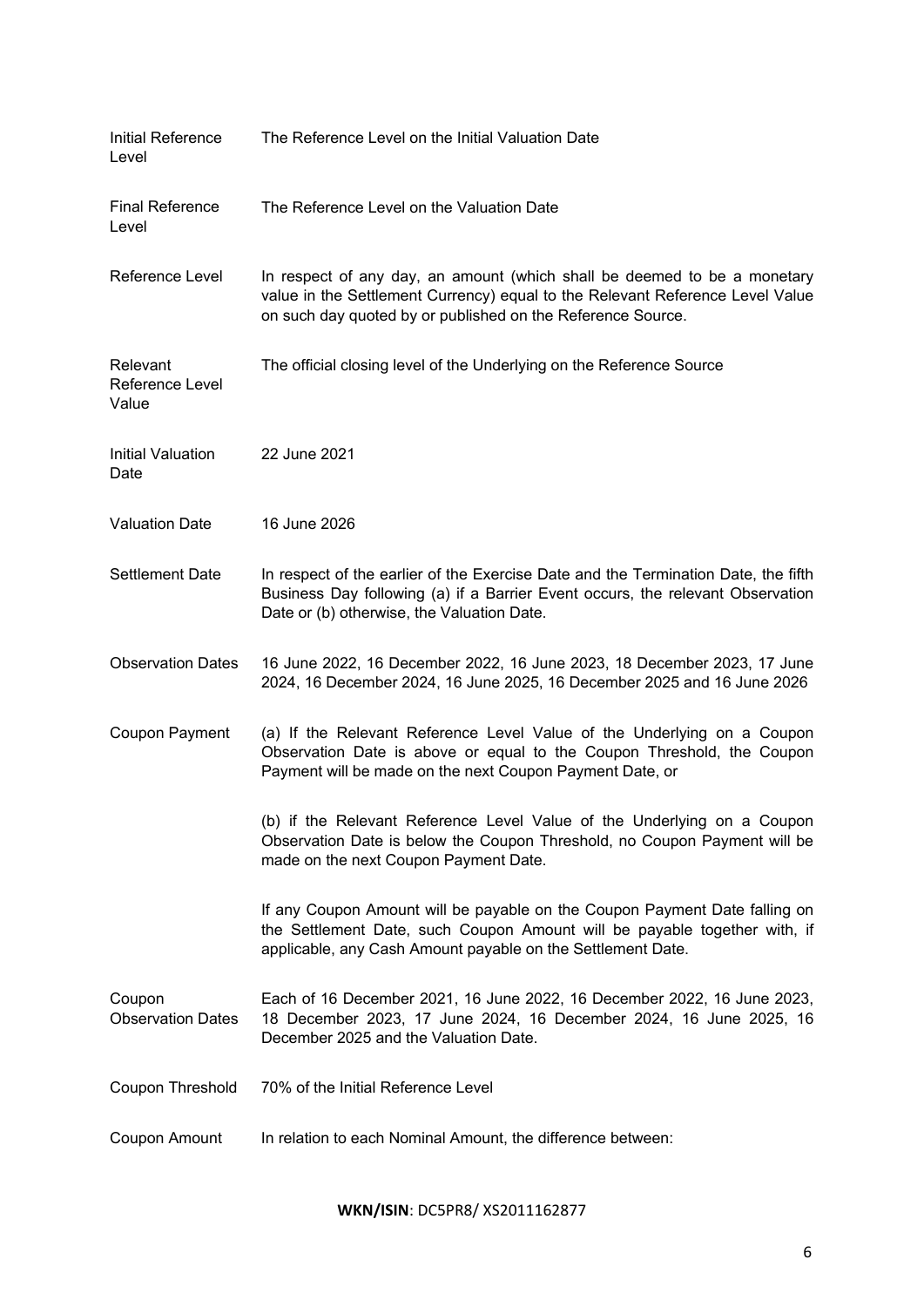|                                                 | (a) the Reference Amount multiplied by the Coupon Value multiplied by the<br>number of Coupon Observation Dates preceding the relevant Coupon Payment<br>Date, minus                                                                                                                                                                                                                                                                             |
|-------------------------------------------------|--------------------------------------------------------------------------------------------------------------------------------------------------------------------------------------------------------------------------------------------------------------------------------------------------------------------------------------------------------------------------------------------------------------------------------------------------|
|                                                 | (b) the Aggregate Preceding Coupon Amounts.                                                                                                                                                                                                                                                                                                                                                                                                      |
| Reference Amount                                | The Nominal Amount                                                                                                                                                                                                                                                                                                                                                                                                                               |
| Coupon Value                                    | 2.40%                                                                                                                                                                                                                                                                                                                                                                                                                                            |
| Aggregate<br><b>Preceding Coupon</b><br>Amounts | In respect of a Coupon Payment Date, an amount equal to the aggregate<br>amount of all Coupon Amounts (if any) paid in respect of all Coupon Payment<br>Dates (if any) preceding such Coupon Payment Date, provided that if there are<br>no preceding Coupon Payment Dates and/or no Coupon Amount has been paid<br>prior to such Coupon Payment Date, then the Aggregate Preceding Coupon<br>Amounts for such Coupon Payment Date shall be zero |
| Coupon Payment<br>Dates                         | 23 December 2021, 23 June 2022, 23 December 2022, 23 June 2023, 27<br>December 2023, 24 June 2024, 23 December 2024, 23 June 2025, 23<br>December 2025 and 23 June 2026.                                                                                                                                                                                                                                                                         |
| Coupon Cessation<br>Date                        | The Settlement Date                                                                                                                                                                                                                                                                                                                                                                                                                              |

# **General Definitions Applicable to Certificates**

| <b>Termination Date</b>                   | If a Barrier Event has occurred, the day on which such Barrier Event occurred,<br>otherwise, the relevant Exercise Date. |
|-------------------------------------------|--------------------------------------------------------------------------------------------------------------------------|
| <b>Barrier</b>                            | 70% of the Initial Reference Level                                                                                       |
| Specified<br>Reference Level              | 100 per cent of the Nominal Amount.                                                                                      |
| <b>Barrier</b><br>Determination<br>Amount | The Relevant Reference Level Value of the Underlying on the Reference Source<br>on an Observation Date                   |
| Redemption<br>Threshold                   | 100% of the Initial Reference Level                                                                                      |

# **Product No. C31: Coupon Certificate with European Barrier Observation**

| Cash Amount | a) If on an Observation Date the Barrier Determination Amount is |
|-------------|------------------------------------------------------------------|
|             | equal to or above the Redemption Threshold (a Barrier Event),    |
|             |                                                                  |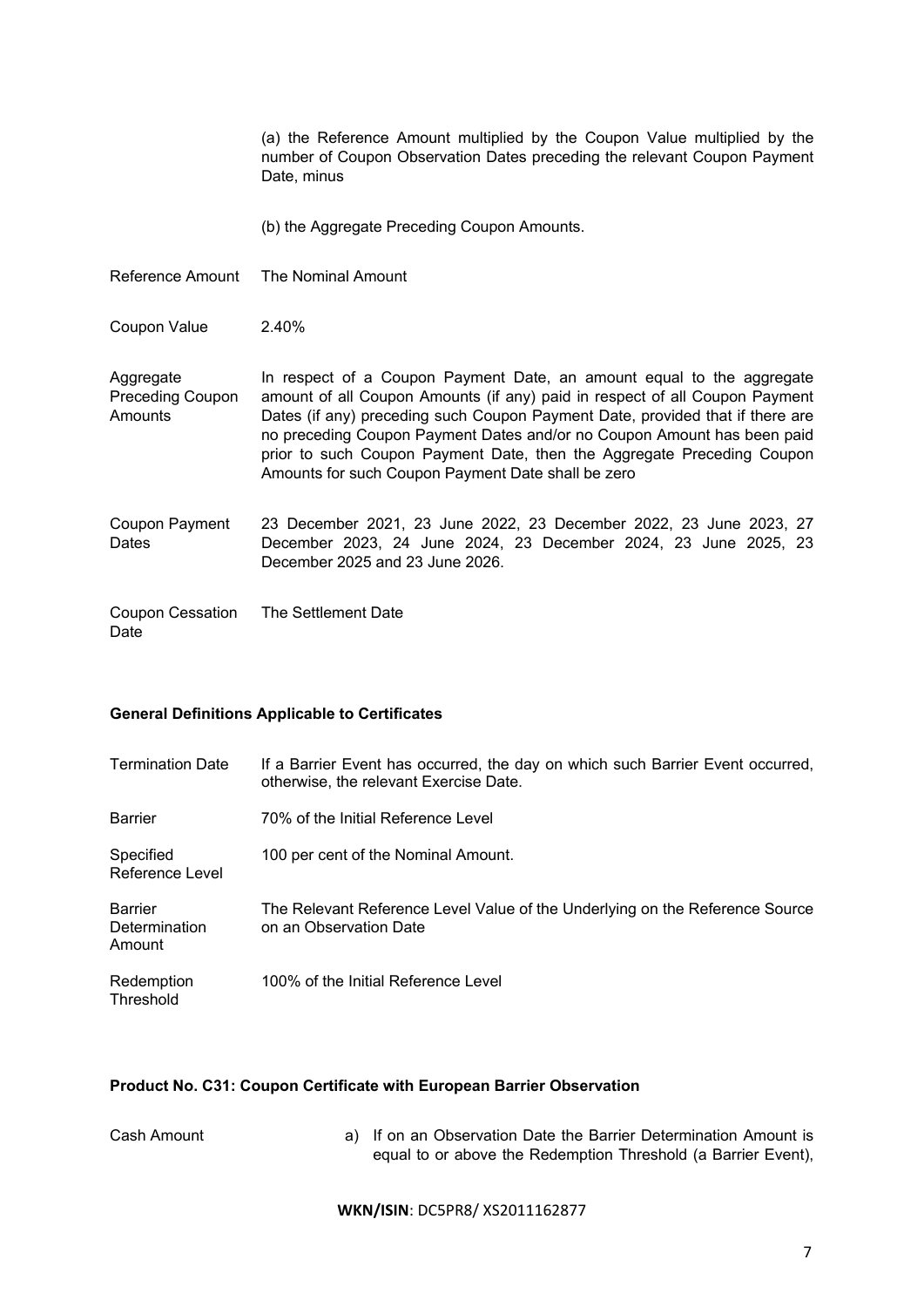an amount equal to 100 per cent. of the Nominal Amount or

b) if a Barrier Event has not occurred:

(i) if, on the Valuation Date the Barrier Determination Amount is lower than the Barrier, an amount equal to

the quotient of:

(A) the product of (x) EUR 100 and (y) the Final Reference Level (as numerator) and

(B) the Initial Reference Level (as denominator).

(ii) if the provisions of (i) have not been satisfied, the Specified Reference Level.

# **Further Definitions Applicable to the Securities**

| <b>Type of Exercise</b>          | European Style                                                                                                                                                                                                                                                                                                                                                                                                                             |
|----------------------------------|--------------------------------------------------------------------------------------------------------------------------------------------------------------------------------------------------------------------------------------------------------------------------------------------------------------------------------------------------------------------------------------------------------------------------------------------|
| Exercise Date                    | The Valuation Date                                                                                                                                                                                                                                                                                                                                                                                                                         |
| Automatic Exercise               | Automatic Exercise is applicable.                                                                                                                                                                                                                                                                                                                                                                                                          |
| Settlement<br>Currency           | <b>EUR</b>                                                                                                                                                                                                                                                                                                                                                                                                                                 |
| <b>Business Day</b>              | A day on which the Trans-European Automated Real-time Gross settlement<br>Express Transfer (TARGET2) system (or any successor thereto) is open, and<br>on which commercial banks and foreign exchange markets settle payments in<br>the Business Day Location(s) specified in the Specific Terms of the Securities<br>and on which each relevant Clearing Agent settles payments. Saturday and<br>Sunday are not considered Business Days. |
| <b>Business Day</b><br>Locations | London                                                                                                                                                                                                                                                                                                                                                                                                                                     |
| Form of Securities               | Global Security in bearer form                                                                                                                                                                                                                                                                                                                                                                                                             |
| <b>Clearing Agent</b>            | Euroclear Bank S.A./N.V., 1 boulevard Albert II, 1210 Bruxelles, Belgium                                                                                                                                                                                                                                                                                                                                                                   |
|                                  | Clearstream Banking Luxembourg S.A., 42 avenue John F. Kennedy, L-1855<br>Luxembourg                                                                                                                                                                                                                                                                                                                                                       |
| Governing Law                    | German law                                                                                                                                                                                                                                                                                                                                                                                                                                 |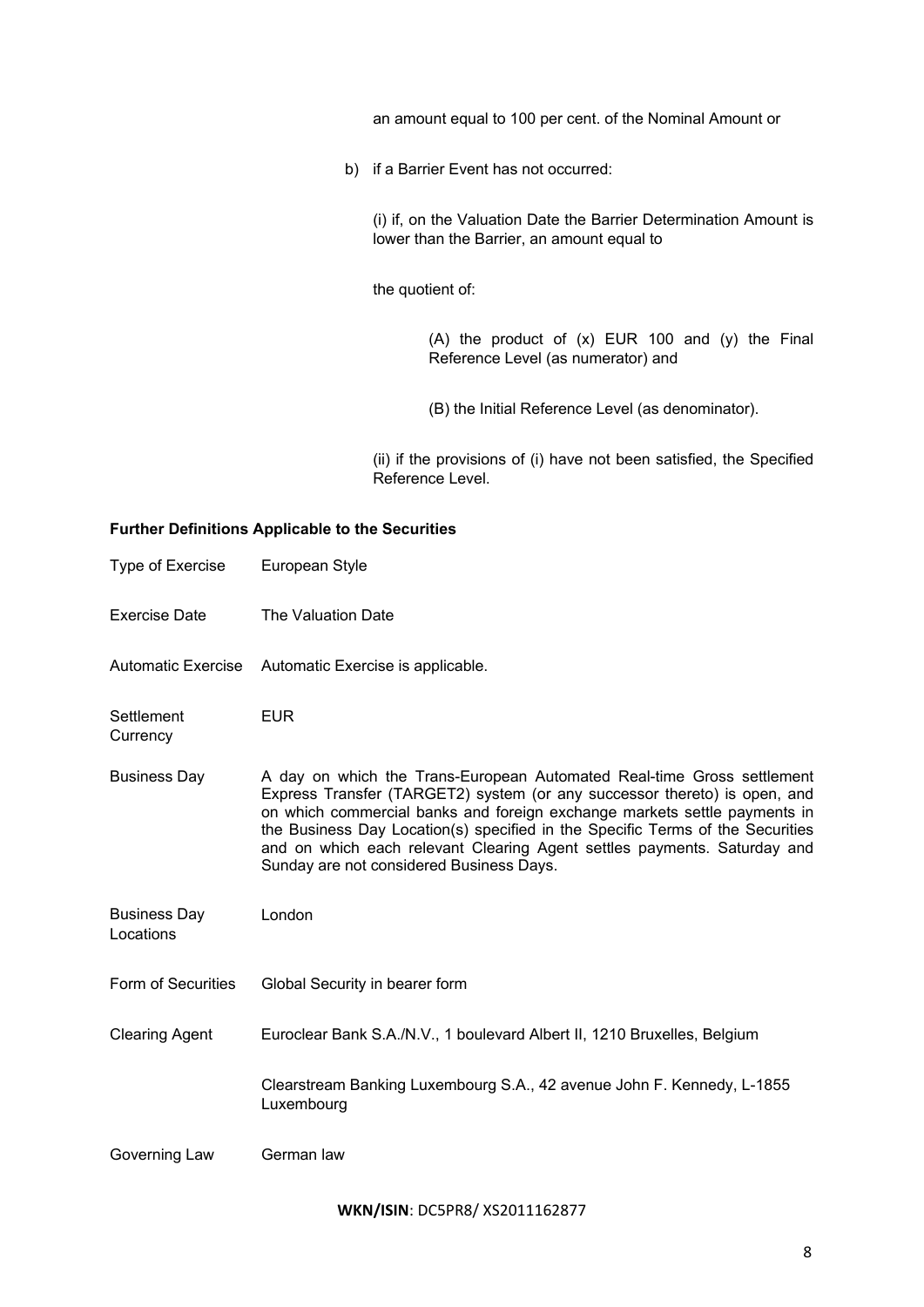# **Further information about the offering of the Securities**

# **Listing and trading**

| Listing and trading                                           | Application will be made to admit to trading the<br>Securities on the multilateral trading facility (MTF)<br>EuroTLX of EuroTLX SIM S.p.A., which is not a<br>regulated market for the purposes of Directive<br>2014/65/EU (as amended).                                                                                                                                                                                                                                                                                                                                                                                                            |
|---------------------------------------------------------------|-----------------------------------------------------------------------------------------------------------------------------------------------------------------------------------------------------------------------------------------------------------------------------------------------------------------------------------------------------------------------------------------------------------------------------------------------------------------------------------------------------------------------------------------------------------------------------------------------------------------------------------------------------|
|                                                               | No application has been made to admit the Securities to<br>the regulated market of any exchange.                                                                                                                                                                                                                                                                                                                                                                                                                                                                                                                                                    |
| Minimum trade size                                            | One Security                                                                                                                                                                                                                                                                                                                                                                                                                                                                                                                                                                                                                                        |
| Estimate of total expenses related to<br>admission to trading | EUR 3,000                                                                                                                                                                                                                                                                                                                                                                                                                                                                                                                                                                                                                                           |
| <b>Offering of Securities</b>                                 |                                                                                                                                                                                                                                                                                                                                                                                                                                                                                                                                                                                                                                                     |
| Investor minimum subscription amount                          | One Security                                                                                                                                                                                                                                                                                                                                                                                                                                                                                                                                                                                                                                        |
| Investor maximum subscription amount                          | Not Applicable                                                                                                                                                                                                                                                                                                                                                                                                                                                                                                                                                                                                                                      |
| The subscription period                                       | Applications to subscribe for the Securities may be<br>made through the Distributor from 12 May 2021<br>(inclusively) until the "Primary Market End Date" which<br>is 18 June 2021 (inclusively) (subject to adjustment)<br>during the hours in which banks are generally open for<br>business in Italy. except for the "door-to-door" offer for<br>which the Subscription Period will be from, and<br>including, 12 May 2021 to, and including, 11 June 2021<br>and except for the offer using "distance marketing<br>techniques" for which the Subscription Period will be<br>from, and including, 12 May 2021 to, and including, 4<br>June 2021. |
|                                                               | The Issuer reserves the right for any reason to reduce<br>the number of Securities offered.                                                                                                                                                                                                                                                                                                                                                                                                                                                                                                                                                         |
|                                                               | In the event that during the Subscription Period the<br>requests exceed the amount of the offer destined to<br>prospective investors equal to the maximum aggregate<br>nominal amount, the Issuer may proceed to early<br>terminate the Subscription Period and may immediately<br>suspend the acceptance of further requests.                                                                                                                                                                                                                                                                                                                      |
|                                                               | Any such change or any amendment to the Subscription<br>Period will be communicated to investors by means of a<br>notice published on the website of the Issuer (www.it.x-<br>markets.db.com).                                                                                                                                                                                                                                                                                                                                                                                                                                                      |
| Cancellation of the issuance of the                           | The Issuer reserves the right for any reason to cancel                                                                                                                                                                                                                                                                                                                                                                                                                                                                                                                                                                                              |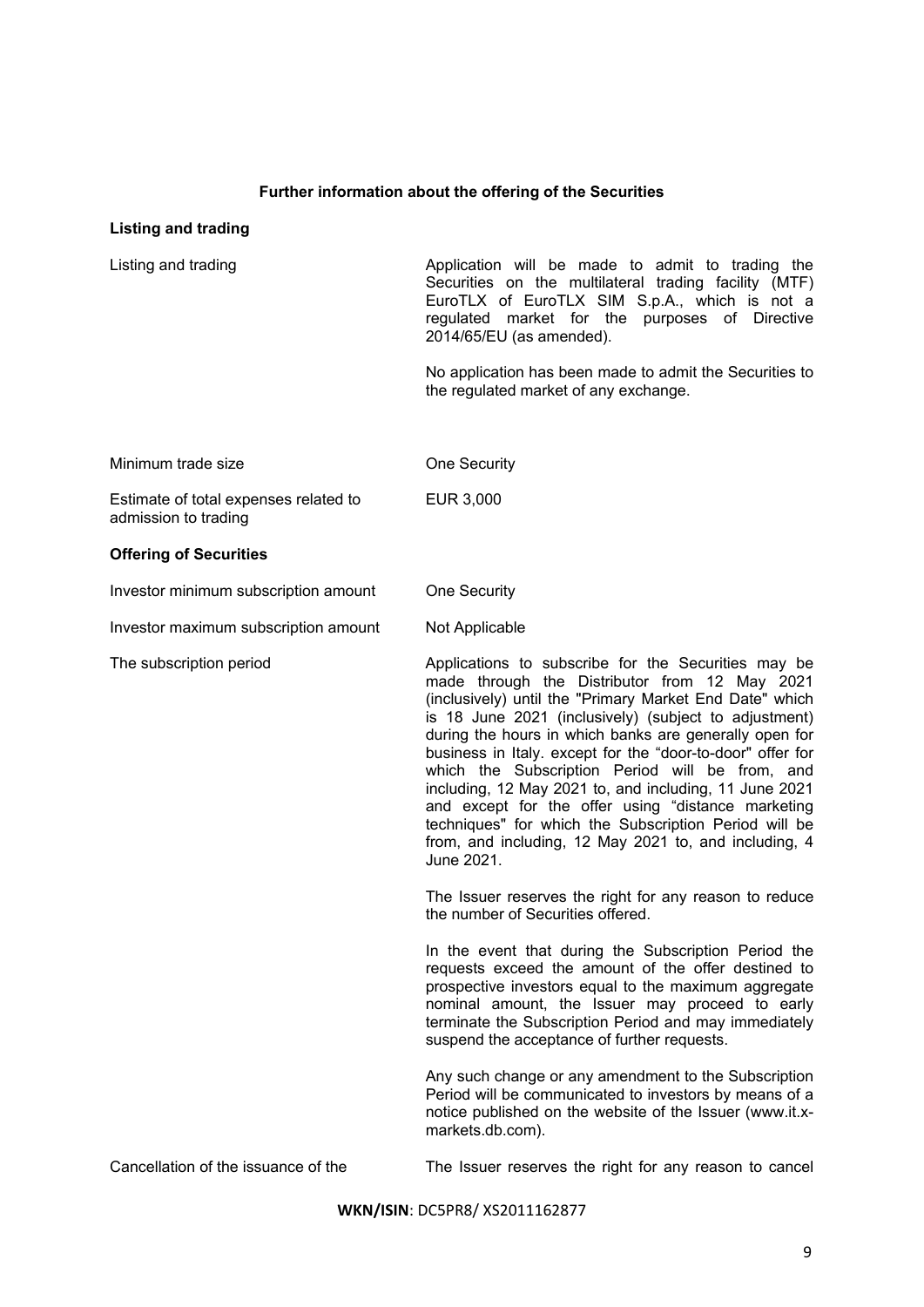| <b>Securities</b>                                                                                                   | the issuance of the Securities.                                                                                                                                                                                                                                                                                                                           |
|---------------------------------------------------------------------------------------------------------------------|-----------------------------------------------------------------------------------------------------------------------------------------------------------------------------------------------------------------------------------------------------------------------------------------------------------------------------------------------------------|
|                                                                                                                     | Any such decision will be communicated to investors by<br>means of a notice published on the website of the Issuer<br>(www.it.x-markets.db.com).                                                                                                                                                                                                          |
|                                                                                                                     | For the avoidance of doubt, if any application has been<br>made by a potential investor and the Issuer exercises<br>such a right, each such potential investor shall not be<br>entitled to subscribe or otherwise purchase<br>any<br>Securities.                                                                                                          |
| Early closing of the subscription period of<br>the Securities                                                       | The Issuer reserves the right for any reason to close the<br>Subscription Period early.                                                                                                                                                                                                                                                                   |
|                                                                                                                     | Any such decision will be communicated to investors by<br>means of a notice published on the website of the Issuer<br>(www.it.x-markets.db.com)                                                                                                                                                                                                           |
| Conditions to which the offer is subject:                                                                           | Offers of the Securities are conditional on and subject to<br>admission to listing being obtained by the Issue Date<br>otherwise the offer will be deemed withdrawn and the<br>issuance cancelled.                                                                                                                                                        |
| Description of the application process:                                                                             | Applications for the Securities can be made in Italy at<br>participating branches of a Distributor.                                                                                                                                                                                                                                                       |
|                                                                                                                     | Applications will be in accordance with the relevant<br>Distributor's usual procedures, notified to investors by<br>the relevant Distributor                                                                                                                                                                                                              |
|                                                                                                                     | Prospective investors will not be required to enter into<br>any contractual arrangements directly with the Issuer<br>relating to the subscription for the Securities                                                                                                                                                                                      |
| Description of possibility to reduce<br>subscriptions and manner for refunding<br>excess amount paid by applicants: | Not applicable                                                                                                                                                                                                                                                                                                                                            |
| Details of the method and time limits for<br>paying up and delivering the Securities:                               | Investors will be notified by the Issuer or the relevant<br>financial intermediary of their allocations of Securities<br>and the settlement arrangements in respect thereof. The<br>Securities will be issued on the Issue Date and the<br>Securities will be delivered on the Value Date against<br>payment to the Issuer of the net subscription price. |
| Manner in and date on which results of the<br>offer are to be made public:                                          | The Issuer will in its sole discretion determine the final<br>amount of Securities to be issued (which will be<br>dependent on the outcome of the offer), up to a limit of<br>500,000 Securities                                                                                                                                                          |
|                                                                                                                     | The precise number of Securities to be issued will be<br>published on the website of the Issuer (www.it.x-<br>markets.db.com) on or around the Issue Date                                                                                                                                                                                                 |
|                                                                                                                     | The results of the offer will be available from the<br>Distributor following the Subscription Period and prior to<br>the Issue Date                                                                                                                                                                                                                       |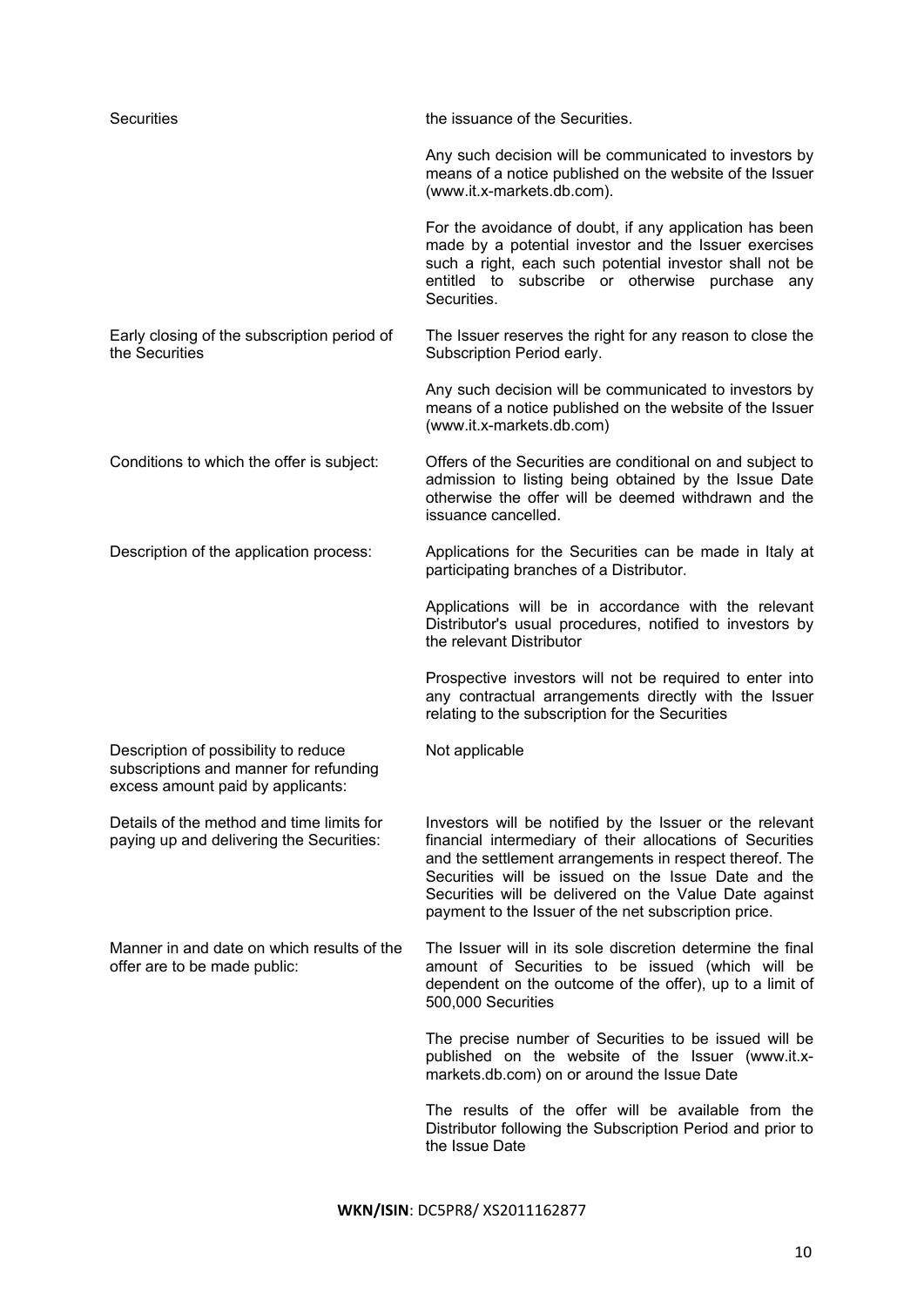Procedure for exercise of any right of preemption, negotiability of subscription rights and treatment of subscription rights not exercised:

Categories of potential investors to which the Securities are offered and whether tranche(s) have been reserved for certain countries:

Process for notification to applicants of the amount allotted and the indication whether dealing may begin before notification is made:

Name(s) and address(es), to the extent known to the Issuer, of the placement agents in the various countries where the offer takes place.

Not applicable

Qualified investors within the meaning of the Prospectus Regulation and non-qualified investors

The Offer may be made in Italy to any person which complies with all other requirements for investment as set out in the Base Prospectus or otherwise determined by the Issuer and/or the relevant financial intermediaries. In other EEA countries, offers will only be made pursuant to an exemption under the Prospectus Regulation.

Each investor will be notified by the relevant Distributor of its allocation of Securities after the end of the Subscription Period and before the Issue Date

No dealings in the Security may take place prior to the Issue Date

Deutsche Bank S.p.A. of Piazza del Calendario 3, 20126, Milan, Italy (a "**Distributor**" and together with any other entities appointed as a distributor in respect of the Securities during the Subscription Period, the "**Distributors**").

The Issuer reserves the right to appoint other distributors during the Subscription Period, which will be communicated to investors by means of a notice published on the website of the Issuer (www.it.xmarkets.db.com).

Deutsche Bank S.p.A. will act as lead manager of the placement syndicate (*Responsabile del Collocamento*  as defined under article 93-bis of the Financial Services Act) (the "**Lead Manager**").

Consent to use of Prospectus: The Issuer consents to the use of the Prospectus by the following financial intermediary (individual consent): Deutsche Bank S.p.A. of Piazza del Calendario 3, 20126, Milan, Italy.

> Individual consent to the later resale and final placement of the Securities by the financial intermediaries is given in relation to Italy.

> The subsequent resale or final placement of Securities by financial intermediaries can be made during the period from 12 May 2021 (inclusively) until 18 June 2021 (inclusively) and as long as this Prospectus is valid in accordance with Article 12 of the Prospectus Regulation.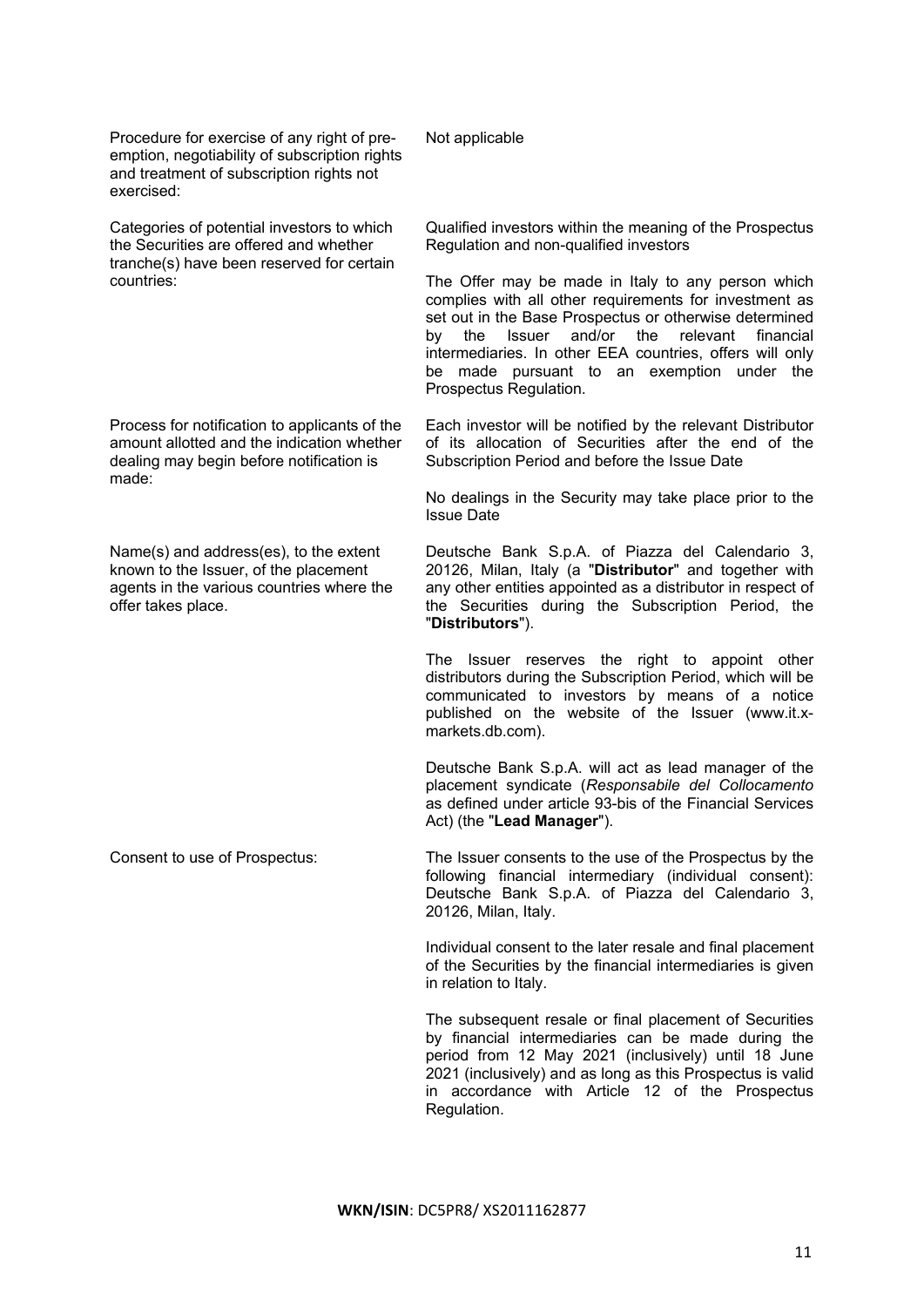# **Fees**

| Fees paid by the Issuer to the distributor                                    |                                          |                                                                                                                                                                                                                                                                                                                                                                                                                                                                                                                                                                                                                                                                                                                |  |
|-------------------------------------------------------------------------------|------------------------------------------|----------------------------------------------------------------------------------------------------------------------------------------------------------------------------------------------------------------------------------------------------------------------------------------------------------------------------------------------------------------------------------------------------------------------------------------------------------------------------------------------------------------------------------------------------------------------------------------------------------------------------------------------------------------------------------------------------------------|--|
| <b>Trailer Fee</b>                                                            | Not applicable                           |                                                                                                                                                                                                                                                                                                                                                                                                                                                                                                                                                                                                                                                                                                                |  |
| <b>Placement Fee</b>                                                          | up to 4.00 per cent of the Issue Price   |                                                                                                                                                                                                                                                                                                                                                                                                                                                                                                                                                                                                                                                                                                                |  |
| Fees charged by the Issuer to the<br>Securityholders post issuance            | Not applicable                           |                                                                                                                                                                                                                                                                                                                                                                                                                                                                                                                                                                                                                                                                                                                |  |
| <b>Costs/Distribution Fees</b>                                                |                                          |                                                                                                                                                                                                                                                                                                                                                                                                                                                                                                                                                                                                                                                                                                                |  |
| Amount of any expenses and taxes<br>specifically charged to the subscriber or | Ex-ante entry costs:                     | 6.30 %                                                                                                                                                                                                                                                                                                                                                                                                                                                                                                                                                                                                                                                                                                         |  |
| purchaser:                                                                    | Ex-ante exit costs                       | 1.00 %                                                                                                                                                                                                                                                                                                                                                                                                                                                                                                                                                                                                                                                                                                         |  |
|                                                                               | Ex-ante running costs on yearly basis: 0 |                                                                                                                                                                                                                                                                                                                                                                                                                                                                                                                                                                                                                                                                                                                |  |
|                                                                               | Other expenses and taxes: none           |                                                                                                                                                                                                                                                                                                                                                                                                                                                                                                                                                                                                                                                                                                                |  |
| Determination of the price by the Issuer                                      | fee) and other costs.                    | Both the Initial Issue Price of the Coupon Certificate with<br>European Barrier Observation and the bid and ask<br>prices quoted by the Issuer during its term are based on<br>the Issuer's internal pricing models. Accordingly, unlike<br>in an on exchange trading, for example for shares, the<br>prices quoted during the term are not based on supply<br>and demand. The prices in particular contain a margin<br>which the Issuer determines at its free discretion and<br>which may cover, in addition to the Issuer's proceeds,<br>the costs of structuring, market making and settlement<br>of the Coupon Certificate with European Barrier<br>Observation, any applicable sales costs (distribution |  |
| Distribution fee                                                              | the Initial Issue Price.                 | Placement fee: up to 4.00 per cent of the Issue Price.<br>The Issuer will either pay the placement fee from the<br>issue proceeds as a one-off turnover-related distribution<br>fee to the bank that sold the Coupon Certificate with<br>European Barrier Observation to the customer (principal<br>bank), or grant the latter a corresponding discount from                                                                                                                                                                                                                                                                                                                                                   |  |
| <b>Security ratings</b>                                                       |                                          |                                                                                                                                                                                                                                                                                                                                                                                                                                                                                                                                                                                                                                                                                                                |  |
| Rating                                                                        | The Securities have not been rated.      |                                                                                                                                                                                                                                                                                                                                                                                                                                                                                                                                                                                                                                                                                                                |  |
| Interests of natural and legal persons<br>involved in the issue               |                                          |                                                                                                                                                                                                                                                                                                                                                                                                                                                                                                                                                                                                                                                                                                                |  |
| Interests of natural and legal persons<br>involved in the issue               |                                          | Save for the Distributor regarding the fees as set out<br>under "Fees" above, so far as the Issuer is aware, no<br>person involved in the issue of the Securities has an                                                                                                                                                                                                                                                                                                                                                                                                                                                                                                                                       |  |

**WKN/ISIN**: DC5PR8/ XS2011162877

interest material to the offer.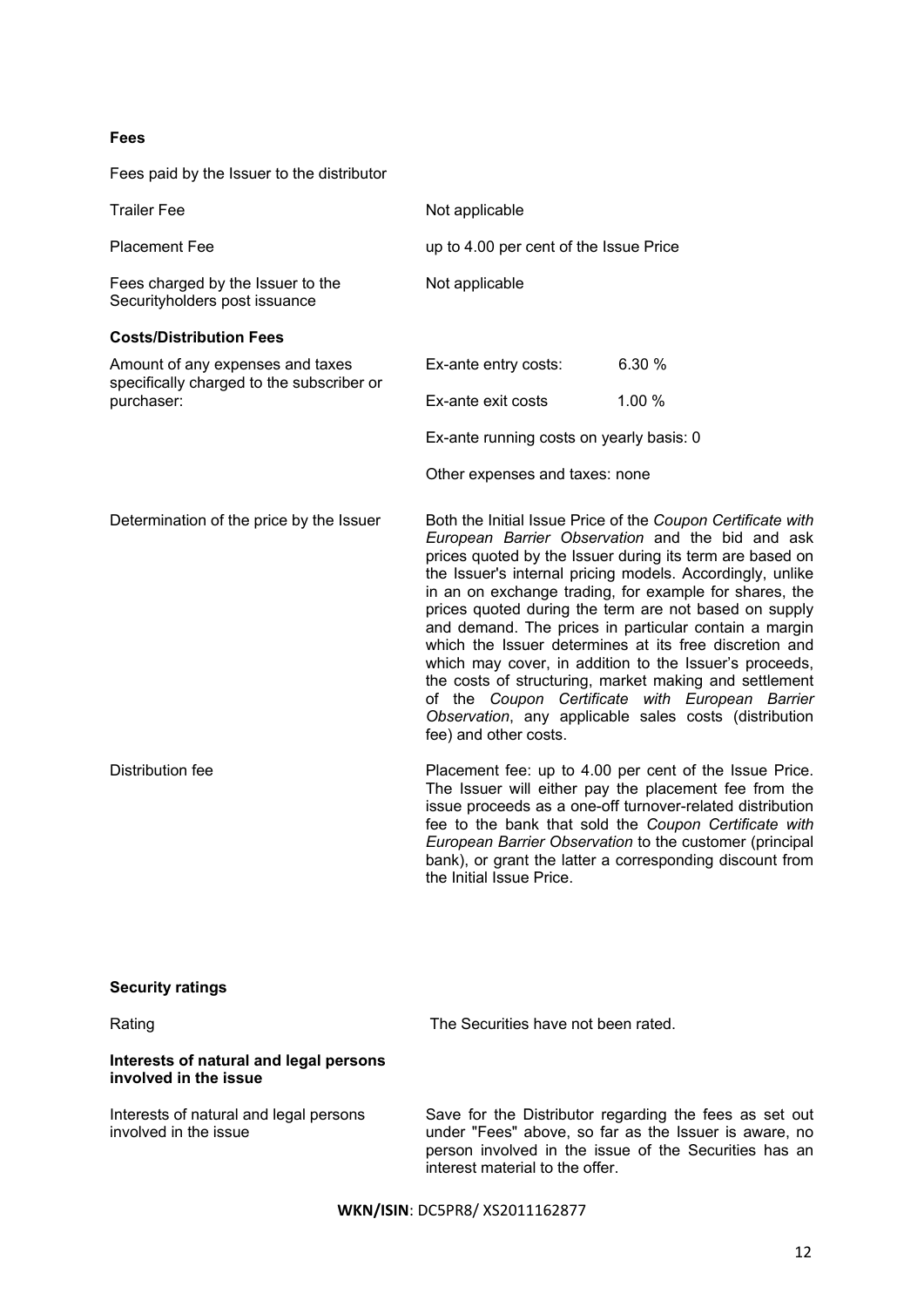# **Reasons for the Offer**

Reasons for the offer The Issuer intends to apply the proceeds from the offer of these Securities specifically to finance or refinance both loans to and investments in corporations, assets, projects and/or activities that promote climate-friendly, energy-efficient and other environmental purposes ("**Green Assets**")

# **Publication of notices**

Publication of notices **Notices** Notices will, in deviation from §16(1) of the General Conditions of the Securities, be published on the website www.investment-products.db.com.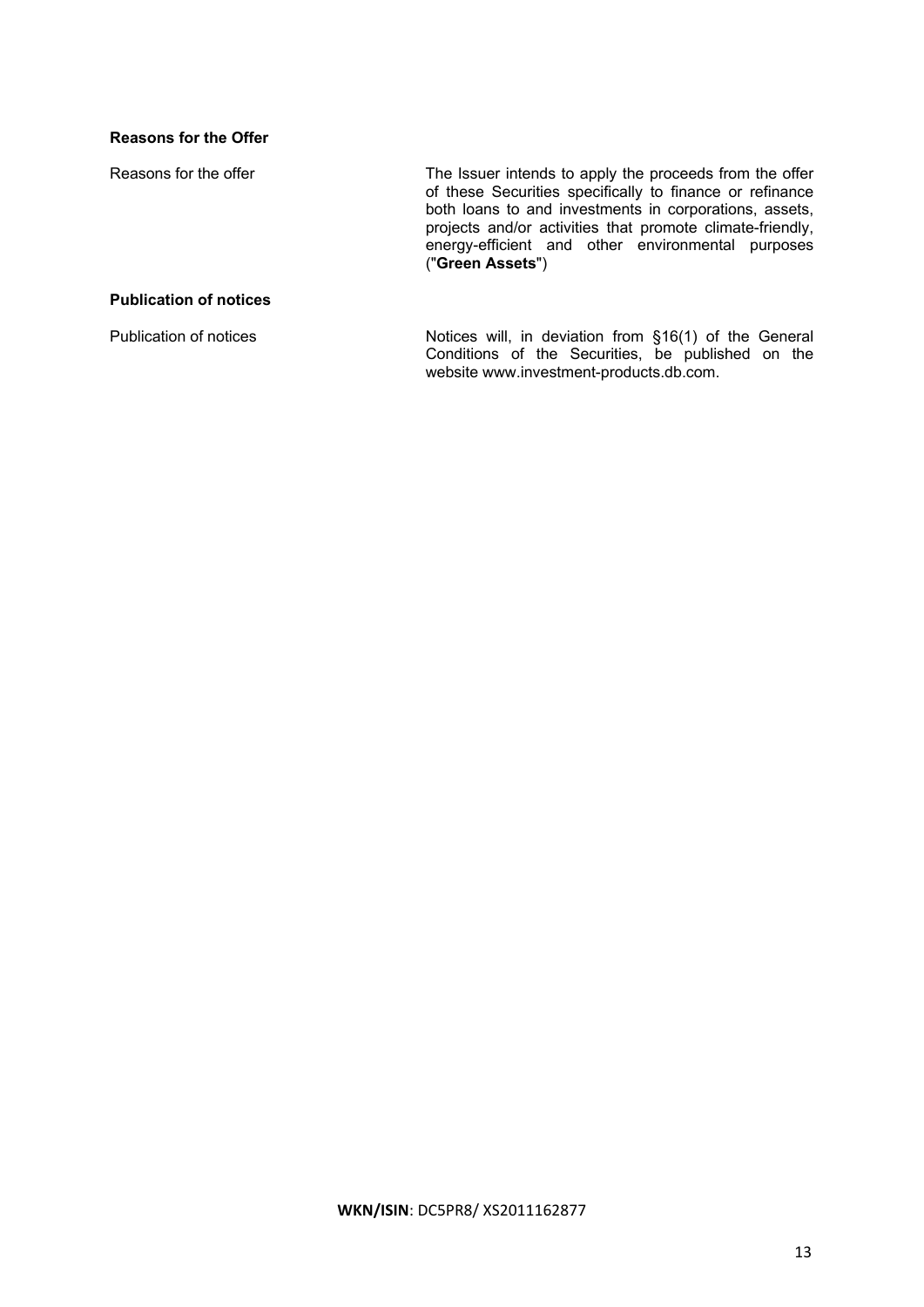# **Information relating to the Underlying**

Information on the Underlying, on the past and future performance of the Underlying and its volatility can be obtained on the public website on www.solactive.com and on the Bloomberg page SOHYESG3 Index or Reuters page .SOHYESG3.

As at the date of these Final Terms, Solactive AG appears in the register of administrators and benchmarks established and maintained by the European Securities and Markets Authority pursuant to Article 36 of the Regulation (EU) 2016/1011 of the European Parliament and of the Council of 8 June 2016 on indices used as benchmarks in financial instruments and financial contracts or to measure the performance of investment funds and amending Directives 2008/48/EC and 2014/17/EU and Regulation (EU) No 596/2014 ("**Benchmark Regulation**").

The sponsor of the index composing the Underlying also maintains an Internet Site at the following address where further information may be available free of charge in respect of the Underlying (including a description of the essential characteristics of the index, comprising, as applicable, the type of index, the method and formulas of calculation, a description of the individual selection process of the index components and the adjustment rules).

Index Sponsor: Solactive AG

Internet Site of Index Sponsor: www.solactive.com

# **Index Disclaimer:**

The financial instrument is not sponsored, promoted, sold or supported in any other manner by Solactive AG nor does Solactive AG offer any express or implicit guarantee or assurance either with regard to the results of using the Index and/or Index trade mark or the Index Price at any time or in any other respect. The Index is calculated and published by Solactive AG. Solactive AG uses its best efforts to ensure that the Index is calculated correctly. Irrespective of its obligations towards the Issuer, Solactive AG has no obligation to point out errors in the Index to third parties including but not limited to investors and/or financial intermediaries of the financial instrument. Neither publication of the Index by Solactive AG nor the licensing of the Index or Index trade mark for the purpose of use in connection with the financial instrument constitutes a recommendation by Solactive AG to invest capital in said financial instrument nor does it in any way represent an assurance or opinion of Solactive AG with regard to any investment in this financial instrument.

# **Further information published by the Issuer**

The Issuer does not intend to provide any further information on the Underlying.

# **Country specific information:**

**Italy**

Agent in Italy The Agent in Italy is Deutsche Bank S.p.A. acting through its principal office in Milan being as at the Issue Date at the following address: Piazza del Calendario, 3 – 20126, Milan, Italy.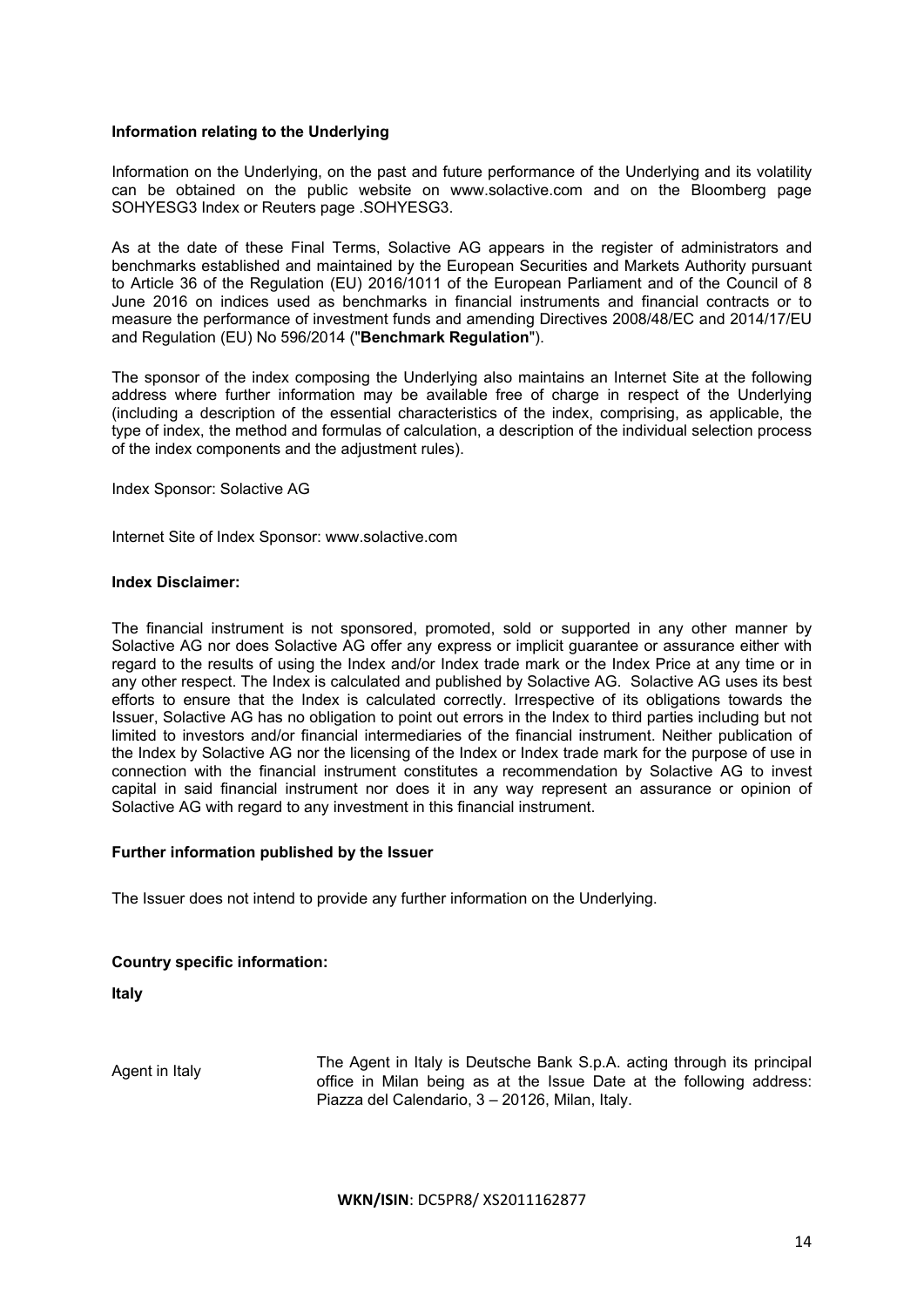## **Annex to the Final Terms**

## **Issue-specific summary**

## **Section A – Introduction containing warnings**

## **Warnings**

The summary should be read as an introduction to the Prospectus.

- b) Investors should base any decision to invest in the securities on a consideration of the Prospectus as a whole.
- c) Investors could lose all (total loss) or part of their invested capital.
- d) Where a claim relating to the information contained in the Prospectus is brought before a court, the plaintiff investors might, under national law, have to bear the costs of translating the Prospectus, including any supplements, as well as the corresponding Final Terms before the legal proceedings are initiated.
- e) Civil liability attaches only to those persons who have tabled and submitted the summary including any translation thereof, but only where the summary is misleading, inaccurate or inconsistent, when read together with the other parts of the Prospectus, or where it does not provide, when read together with the other parts of the Prospectus, key information in order to aid investors when considering whether to invest in such securities.
- f) You are about to purchase a product that is not simple and may be difficult to understand

#### **Introductory information**

#### **Name and international securities identification number**

The Certificates (the "**Securities**") offered under this Prospectus have the following securities identification numbers:

ISIN: XS2011162877

#### **Contact details of the issuer**

The Issuer (with Legal Entity Identifier (LEI) 7LTWFZYICNSX8D621K86) has its registered office at Taunusanlage 12, 60325 Frankfurt am Main, Federal Republic of Germany (telephone: +49-69-910-00).

## **Approval of the prospectus; competent authority**

The Prospectus consists of a Securities Notes and a Registration Document.

The Securities Note has been approved by the Commission de Surveillance du Secteur Financier ("**CSSF**") on 19 February 2021. The business address of the CSSF is: 283, route d'Arlon, L-1150 Luxembourg, Luxembourg (telephone: +352 (0)26 251-1).

The Registration Document has been approved by the Commission de Surveillance du Secteur Financier ("**CSSF**") on 3 May 2021. The business address of the CSSF is: 283, route d'Arlon, L-1150 Luxembourg, Luxembourg (telephone: +352 (0)26 251-1).

## **Section B – Key information on the Issuer**

#### **Who is the issuer of the securities?**

## **Domicile and legal form of the issuer**

Deutsche Bank Aktiengesellschaft (commercial name: Deutsche Bank) is a credit institution and a stock corporation incorporated in Germany and accordingly operates under the laws of Germany. The Legal Entity Identifier (LEI) of Deutsche Bank is 7LTWFZYICNSX8D621K86. The Bank has its registered office in Frankfurt am Main, Germany. It maintains its head office at Taunusanlage 12, 60325 Frankfurt am Main, Germany.

## **Principal activities of the issuer**

The objects of Deutsche Bank, as laid down in its Articles of Association, include the transaction of all kinds of banking business, the provision of financial and other services and the promotion of international economic relations. The Bank may realise these objectives itself or through subsidiaries and affiliated companies. To the extent permitted by law, the Bank is entitled to transact all business and to take all steps which appear likely to promote the objectives of the Bank, in particular to acquire and dispose of real estate, to establish branches at home and abroad, to acquire, administer and dispose of participations in other enterprises, and to conclude enterprise agreements.

Deutsche Bank is organized into the following segments:

- Corporate Bank (CB):
- Investment Bank (IB);
- Private Bank (PB);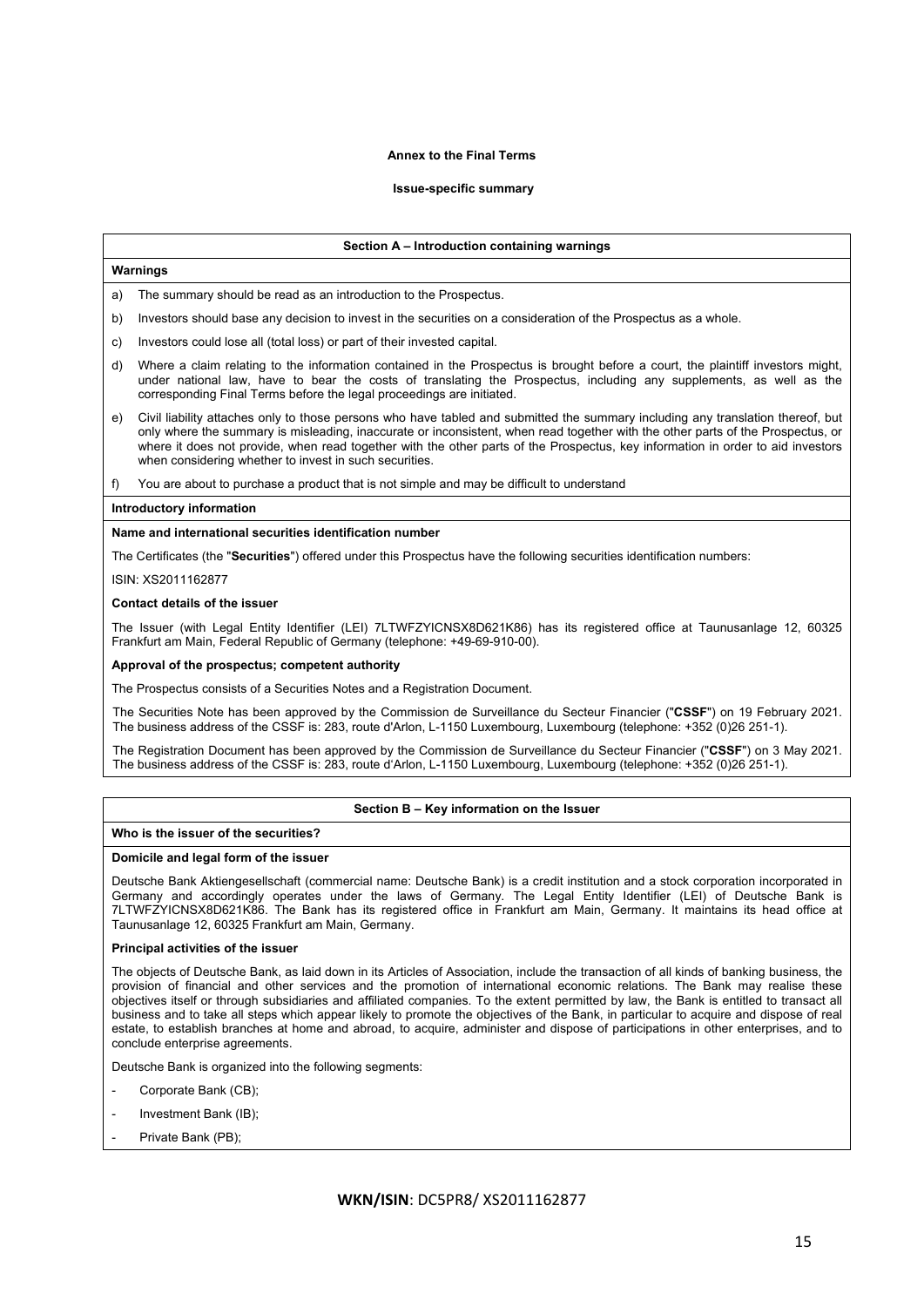- Asset Management (AM);
- Capital Release Unit (CRU); and
- Corporate & Other (C&O).

In addition, Deutsche Bank has a country and regional organizational layer to facilitate a consistent implementation of global strategies

The Bank has operations or dealings with existing and potential customers in most countries in the world. These operations and dealings include working through:

- subsidiaries and branches in many countries:
- representative offices in many other countries; and
- one or more representatives assigned to serve customers in a large number of additional countries.

## **Major shareholders of the issuer**

Deutsche Bank is neither directly nor indirectly majority-owned or controlled by any other corporation, by any government or by any other natural or legal person severally or jointly.

Pursuant to German law and Deutsche Bank's Articles of Association, to the extent that the Bank may have major shareholders at any time, it may not give them different voting rights from any of the other shareholders.

Deutsche Bank is not aware of arrangements which may at a subsequent date result in a change of control of the company.

The German Securities Trading Act (*Wertpapierhandelsgesetz*) requires investors in publicly-traded corporations whose investments reach certain thresholds to notify both the corporation and the German Federal Financial Supervisory Authority (*Bundesanstalt für Finanzdienstleistungsaufsicht*) of such change within four trading days. The minimum disclosure threshold is 3 per cent. of the corporation's issued voting share capital. To the Bank's knowledge, there are only six shareholders holding more than 3 per cent. of Deutsche Bank shares or to whom more than 3 per cent. of voting rights are attributed, and none of these shareholders holds more than 10 per cent. of Deutsche Bank shares or voting rights.

## **Identity of the key managing directors of the issuer**

The key managing directors of the issuer are members of the issuer's Executive Board. These are: Christian Sewing, Karl von Rohr, Fabrizio Campelli, Bernd Leukert, Stuart Wilson Lewis, James von Moltke, Alexander von zur Mühlen, Christiana Riley, Rebecca Short and Prof. Dr. Stefan Simon.

## **Identity of the Issuer's statutory auditors**

Until 31 December 2019, the independent auditor for the period covered by the historical financial information of Deutsche Bank was KPMG Aktiengesellschaft Wirtschaftsprüfungsgesellschaft ("KPMG"). KPMG is a member of the chamber of public accountants (*Wirtschaftsprüferkammer*). With effect as of 1 January 2020, Ernst & Young GmbH Wirtschaftsprüfungsgesellschaft ("EY") has been appointed as independent auditor. EY is a member of the chamber of public accountants (*Wirtschaftsprüferkammer*).

## **What is the key financial information regarding the issuer?**

The key financial information included in the tables below as of and for the financial years ended 31 December 2019 and 31 December 2020 has been extracted from the audited consolidated financial statements prepared in accordance with IFRS as of 31 December 2020. The key financial information included in the tables below as of and for the three months ended 31 March 2020 and 31 March 2021 has been extracted from the unaudited consolidated interim financial information prepared as of 31 March 2021.

| <b>Statement of income</b><br>(in million Euro)                                               | Three months ended<br>31 March 2021<br>(unaudited) | Year ended<br>31 December 2020 | Three months<br>ended 31 March<br>2020 (unaudited) | Year ended<br>31 December 2019 |
|-----------------------------------------------------------------------------------------------|----------------------------------------------------|--------------------------------|----------------------------------------------------|--------------------------------|
| Net interest income                                                                           | 2,801                                              | 11,526                         | 3,251                                              | 13,749                         |
| Commissions and fee income                                                                    | 2,739                                              | 9,424                          | 2,439                                              | 9,520                          |
| Provision for credit losses                                                                   | 69                                                 | 1,792                          | 506                                                | 723                            |
| Net gains (losses) on financial<br>assets/liabilities<br>at fair value through profit or loss | 1,324                                              | 2,465                          | 395                                                | 193                            |
| Profit (loss) before income taxes                                                             | 1,589                                              | 1,021                          | 206                                                | (2,634)                        |
| Profit (loss)                                                                                 | 1,037                                              | 624                            | 66                                                 | (5,265)                        |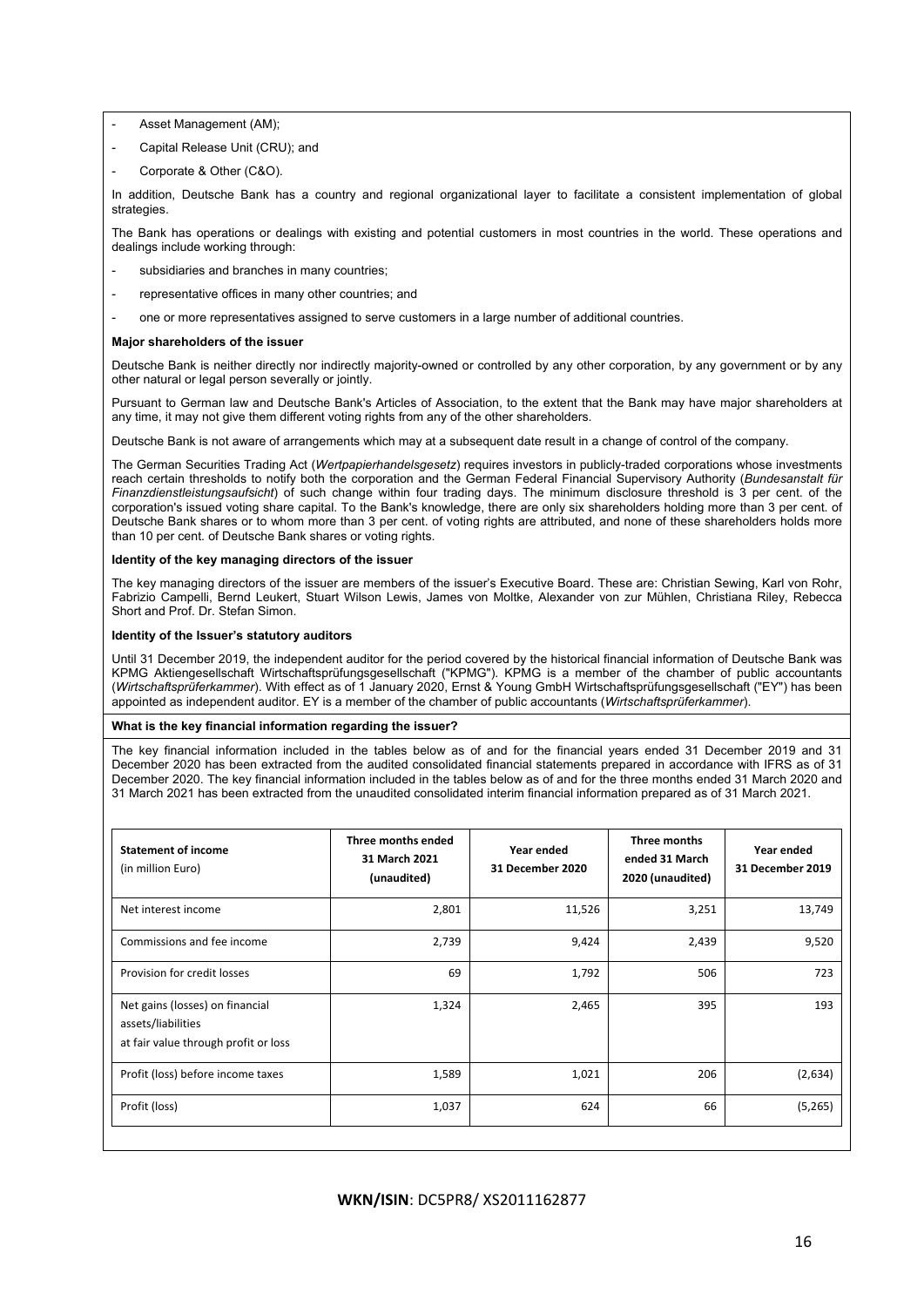| <b>Balance sheet</b><br>(amounts in million Euro) | 31 March 2021<br>(unaudited) | 31 December 2020 | 31 December 2019 |
|---------------------------------------------------|------------------------------|------------------|------------------|
| Total assets                                      | 1,317,126                    | 1,325,259        | 1,297,674        |
| Senior debt                                       | 89,626                       | 93,391           | 101,187          |
| Subordinated debt                                 | 8,487                        | 7,352            | 6,934            |
| Loans at amortized cost                           | 435,362                      | 426,995          | 429,841          |
| Deposits                                          | 577,796                      | 568,031          | 572,208          |
| Total equity                                      | 63,557                       | 62,196           | 62,160           |
| Common Equity Tier 1 capital ratio                | 13.7%                        | 13.6%            | 13.6%            |
| Total capital ratio (fully loaded)                | 17.8 %                       | 17.3%            | 17.4 %           |
| Leverage ratio (fully loaded)                     | 4.6%                         | 4.7%             | 4.2%             |

## **What are the key risks that are specific to the issuer?**

The Issuer is subject to the following key risks:

**Macroeconomic, Geopolitical and Market Environment:** As a global investment bank with a large private client franchise, our businesses are materially affected by global macroeconomic and financial market conditions. Significant risks exist that could negatively affect the results of operations and financial condition in some of our businesses as well as our strategic plans, including risks posed by the COVID-19 pandemic, deterioration of the economic outlook for the euro area and slowing in emerging markets, trade tensions between the United States and China as well between the United States and Europe, inflation risks and other geopolitical risks.

**Business and Strategy:** Our results of operation and financial condition have in the past been negatively impacted by the challenging market environment, uncertain macroeconomic and geopolitical conditions, lower levels of client activity, increased competition and regulation, and the immediate impact of our strategic decisions. If we are unable to improve our profitability, we may be unable to meet our strategic aspirations, and may have difficulty maintaining capital, liquidity and leverage at levels expected by market participants and our regulators.

**Regulation and Supervision:** Regulatory reforms enacted and proposed in response to weaknesses in the financial sector, together with increased regulatory scrutiny more generally, have had and continue to have a significant impact on us and may adversely affect our business and ability to execute our strategic plans. Competent regulators may prohibit us from making dividend payments or payments on our regulatory capital instruments or take other actions if we fail to comply with regulatory requirements.

**Capital Requirements:** Regulatory and legislative changes require us to maintain increased capital and bailinable debt (debt that can be bailed in in resolution) and abide by tightened liquidity requirements. These requirements may significantly affect our business model, financial condition and results of operations as well as the competitive environment generally. Any perceptions in the market that we may be unable to meet our capital or liquidity requirements with an adequate buffer, or that we should maintain capital or liquidity in excess of these requirements or another failure to meet these requirements could intensify the effect of these factors on our business and results.

**Internal Control Environment:** A robust and effective internal control environment and adequate infrastructure (comprising people, policies and procedures, processes, controls assurance and IT systems) are necessary to ensure that we conduct our business in compliance with the laws, regulations and associated supervisory expectations applicable to us. We have identified the need to strengthen our internal control environment and infrastructure and have embarked on initiatives to accomplish this. If these initiatives are not successful or proceed too slowly, our reputation, regulatory position and financial condition may be materially adversely affected, and our ability to achieve our strategic ambitions may be impaired**.** 

**Litigation, Regulatory Enforcement Matters and Investigations:** We operate in a highly and increasingly regulated and litigious environment, potentially exposing us to liability and other costs, the amounts of which may be substantial and difficult to estimate, as well as to legal and regulatory sanctions and reputational harm. We and our subsidiaries are involved in various litigation proceedings, including civil class action lawsuits, arbitration proceedings and other disputes with third parties, as well as regulatory proceedings and investigations by both civil and criminal authorities in jurisdictions around the world.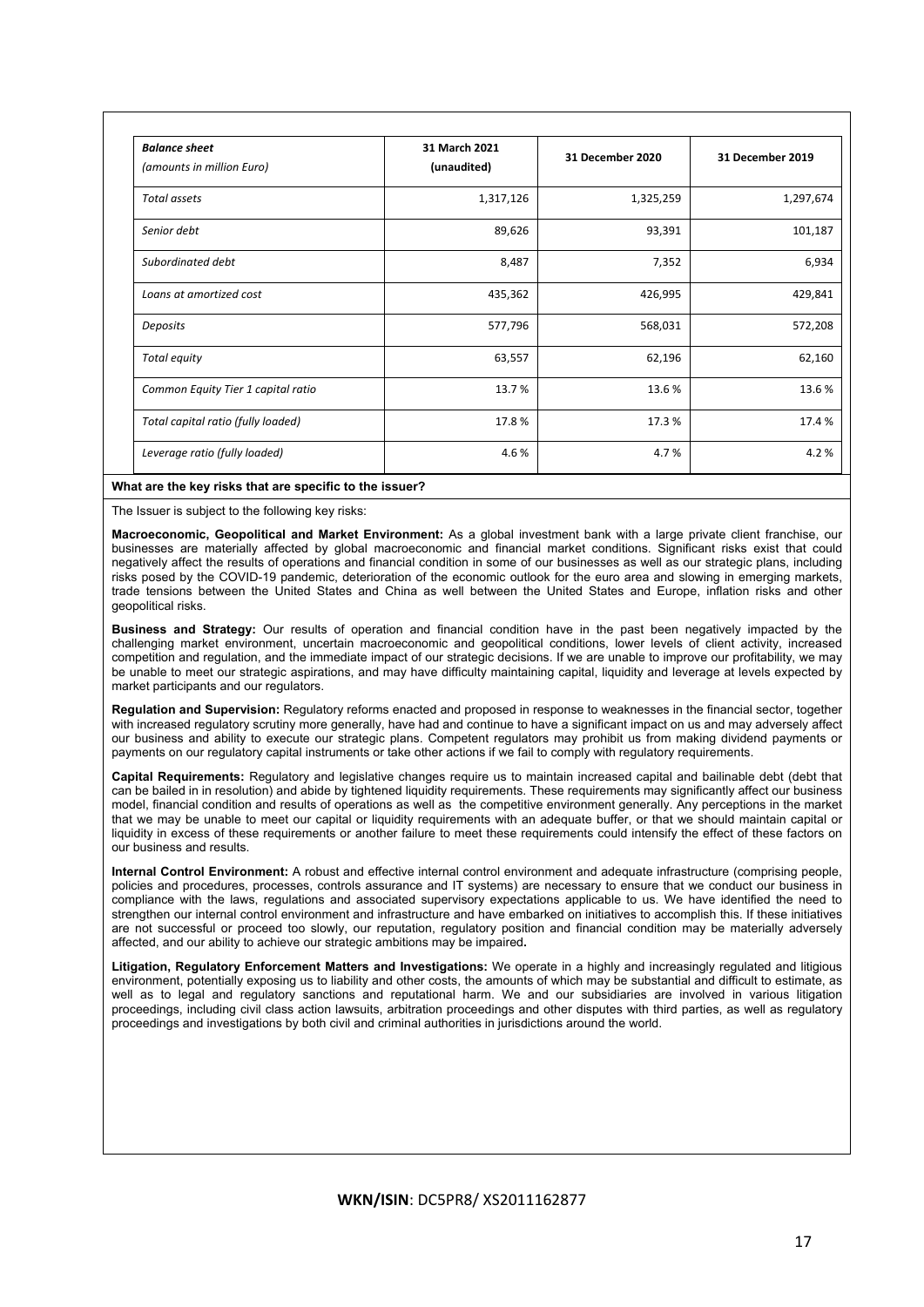## **Section C – Key information on the securities**

## **What are the main features of the securities?**

## **Type of securities**

#### The Securities are *Certificates*.

#### **Class of securities**

The Securities will be represented by a global security (the "**Global Security**"). No definitive Securities will be issued. The Securities will be issued in bearer form.

## **Securities identification number(s) of the securities**

ISIN: XS2011162877/ WKN: DC5PR8

#### **Applicable law of the securities**

The Securities will be governed by German law. The constituting of the Securities may be governed by the laws of the jurisdiction of the Clearing Agent.

#### **Restrictions on the free transferability of the securities**

Each Security is transferable in accordance with applicable law and any rules and procedures for the time being of any Clearing Agent through whose books such Security is transferred.

#### **Status of the securities**

The Securities constitute unsecured and unsubordinated preferred liabilities of the Issuer ranking *pari passu* among themselves and *pari passu* with all other unsecured and unsubordinated preferred liabilities of the Issuer, subject, however, to statutory priorities conferred to certain unsecured and unsubordinated preferred liabilities in the event of Resolution Measures imposed on the Issuer or in the event of the dissolution, liquidation, Insolvency, composition or other proceedings for the avoidance of Insolvency of, or against, the Issuer.

#### **Ranking of the securities**

The ranking of the Issuer's liabilities in insolvency or in the event of the imposition of Resolution Measures, such as a bail-in, is determined by German law. The Securities are unsecured unsubordinated preferred liabilities that would rank higher than the Issuer's regulatory capital, its subordinated liabilities and its unsecured unsubordinated non-preferred liabilities. The liabilities under the Securities rank *pari passu* with other unsecured unsubordinated preferred liabilities of the Issuer, including but not limited to derivatives, structured products and deposits not subject to protection. The liabilities under the Securities rank below liabilities protected in Insolvency or excluded from Resolution Measures, such as certain protected deposits.

#### **Rights attached to the securities**

The Securities provide holders of the Securities, on redemption or upon exercise, subject to a total loss, with a claim for payment of a cash amount. The Securities may also provide holders with an entitlement for the payment of a coupon.

The Coupon Certificate is linked to the performance of the Underlying. The way the product works results from three key features:

*1. Coupon payments* 

The Coupon Payment is conditional.

- a) If the Underlying closes at or above the relevant Coupon Threshold on one of the Coupon Observation Dates, investors will receive the Coupon Amount (Coupon Payment) at the next Coupon Payment Date, subject to paragraph (b) below.
- b) If the Underlying does not close at or above the relevant Coupon Threshold on one of the Coupon Observation Dates, no Coupon Payment will be made at the next Coupon Payment Date. In this case the Coupon Payment will be made at a later Coupon Payment Date if the Underlying closes at or above the relevant Coupon Threshold on one of the subsequent Coupon Observation Dates.
- *2. Early redemption*

If the Underlying closes at or above the Redemption Threshold on one of the Observation Dates, the product will be redeemed early at the Specified Reference Level. Any Coupon Payments will be made additionally should the coupon conditions occur.

## *3. Redemption at maturity*

If there is no acceleration of maturity, investors will receive a Cash Amount on the Settlement Date which is determined depending on the Underlying as follows:

a) If the Final Reference Level of the Underlying is equal to or above the Barrier, investors will receive the Specified Reference Level.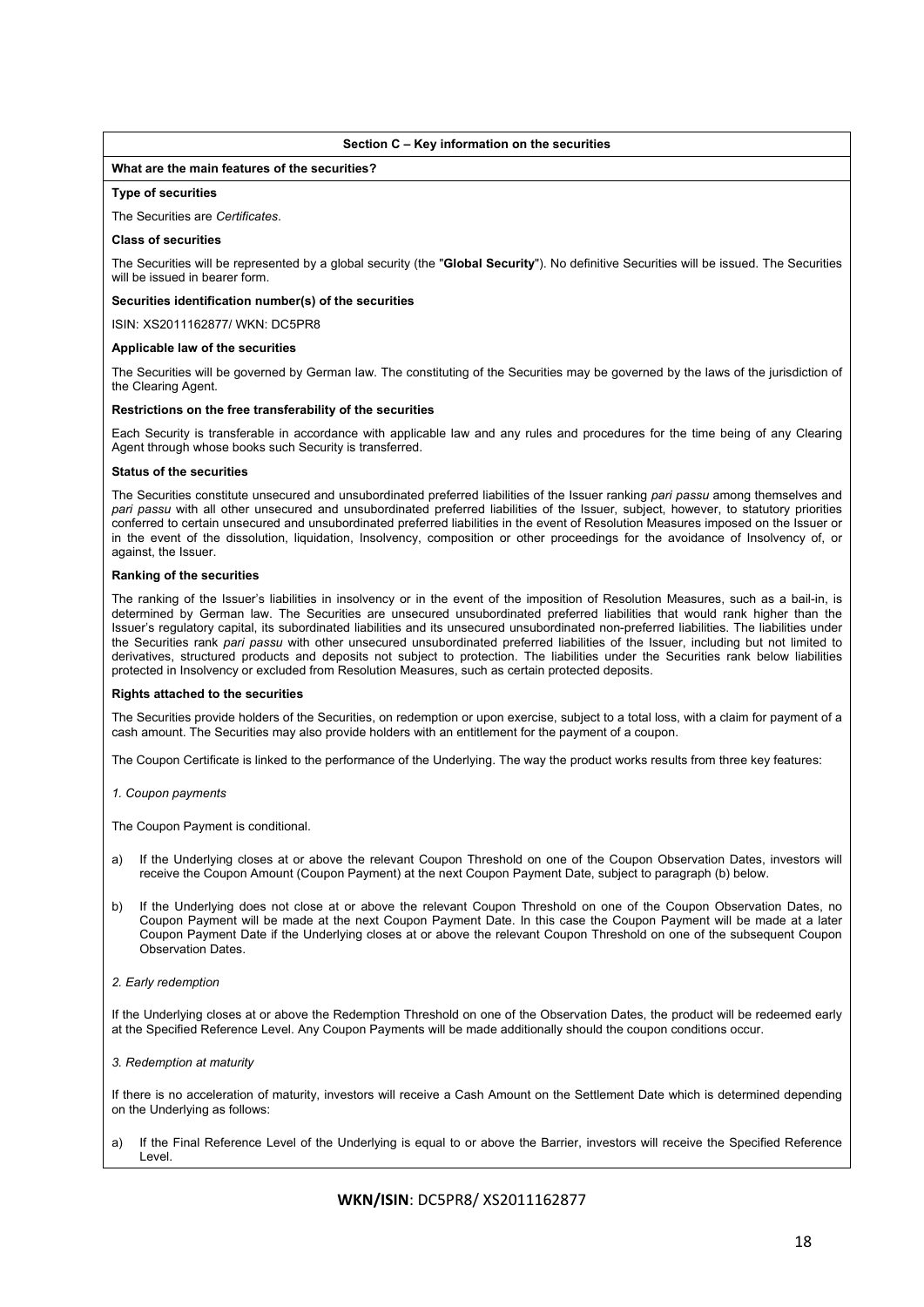b) If the Final Reference Level of the Underlying is not equal to or above the Barrier, the Certificate will participate 1:1 in the performance of the Underlying.

Any Coupon Payments will be made additionally should the coupon conditions occur.

Investors limit their return to the Specified Reference Level and Coupon Payments in return for the possibility of early redemption.

Investors also have no claims to the/deriving from the Underlying.

| Security Type                            | Certificate / Coupon Certificate with European Barrier Observation – Green Securities                                                                                                                                    |
|------------------------------------------|--------------------------------------------------------------------------------------------------------------------------------------------------------------------------------------------------------------------------|
| <b>Issue Price</b>                       | EUR 100 per Certificate                                                                                                                                                                                                  |
| <b>Issue Date</b>                        | 23 June 2021                                                                                                                                                                                                             |
| Nominal Amount                           | EUR 100 per Certificate                                                                                                                                                                                                  |
| Settlement                               | Cash Settlement                                                                                                                                                                                                          |
| Initial Reference Level                  | The Reference Level on the Initial Valuation Date                                                                                                                                                                        |
| <b>Final Reference Level</b>             | The Reference Level on the Valuation Date                                                                                                                                                                                |
| Reference Level                          | In respect of any day, an amount (which shall be deemed to be a monetary value in the Settlement<br>Currency) equal to the Relevant Reference Level Value on such day quoted by or published on the<br>Reference Source. |
| <b>Relevant Reference</b><br>Level Value | The official closing level of the Underlying on the Reference Source                                                                                                                                                     |
| Initial Valuation Date                   | 22 June 2021                                                                                                                                                                                                             |
| <b>Valuation Date</b>                    | 16 June 2026                                                                                                                                                                                                             |
| <b>Exercise Date</b>                     | The Valuation Date                                                                                                                                                                                                       |
| <b>Settlement Date</b>                   | In respect of the earlier of the Exercise Date and the Termination Date, the fifth Business Day<br>following (a) if a Barrier Event occurs, the relevant Observation Date or (b) otherwise, the Valuation<br>Date.       |
| <b>Observation Dates</b>                 | 16 June 2022, 16 December 2022, 16 June 2023, 18 December 2023, 17 June 2024, 16 December<br>2024, 16 June 2025, 16 December 2025 and 16 June 2026                                                                       |
| Coupon Payment                           | (a) If the Relevant Reference Level Value of the Underlying on a Coupon Observation Date is above<br>or equal to the Coupon Threshold, the Coupon Payment will be made on the next Coupon Payment<br>Date, or            |
|                                          | (b) if the Relevant Reference Level Value of the Underlying on a Coupon Observation Date is below                                                                                                                        |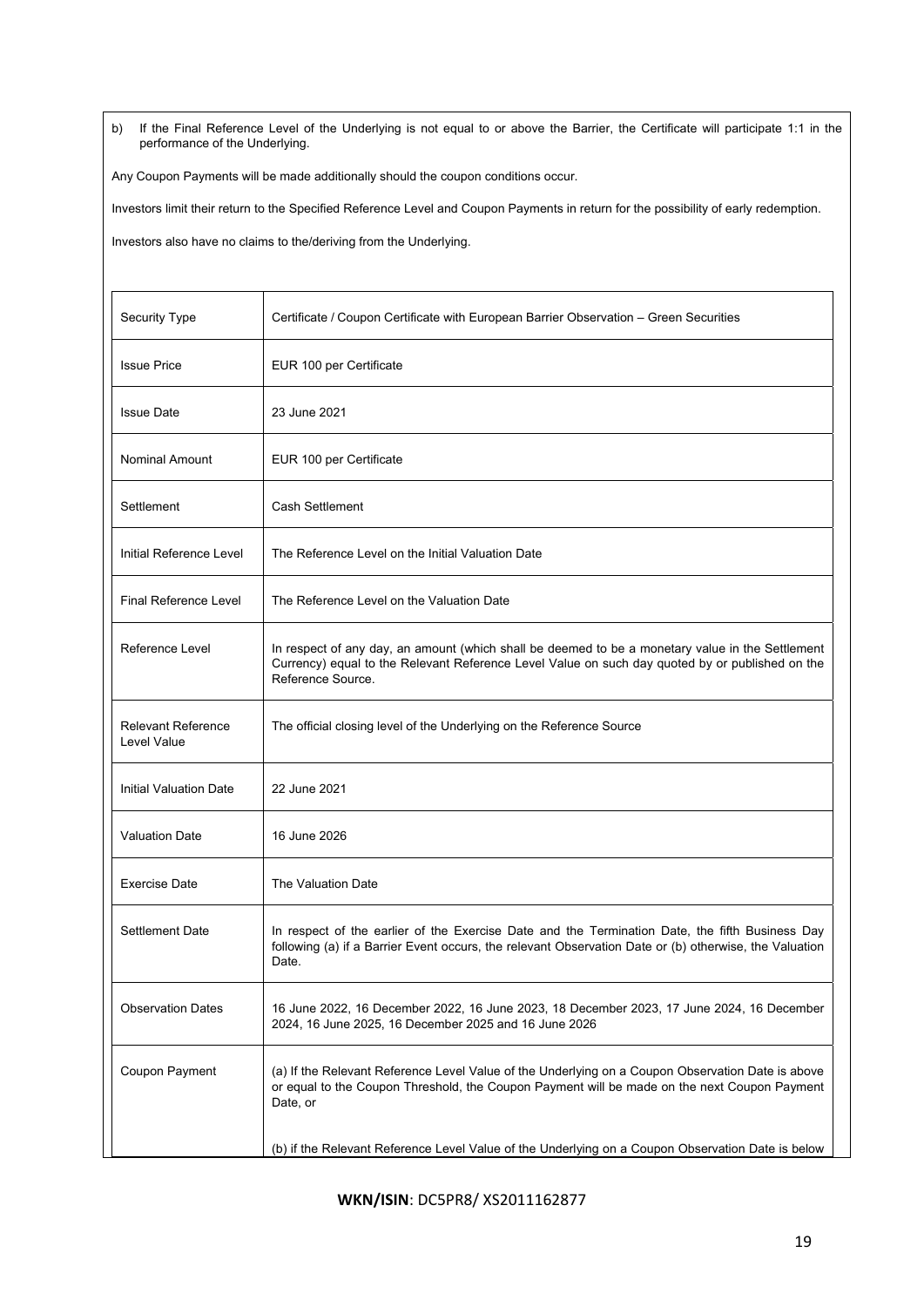|                                              | the Coupon Threshold, no Coupon Payment will be made on the next Coupon Payment Date.                                                                                                                                                                                                                                                                                                                                                         |  |  |
|----------------------------------------------|-----------------------------------------------------------------------------------------------------------------------------------------------------------------------------------------------------------------------------------------------------------------------------------------------------------------------------------------------------------------------------------------------------------------------------------------------|--|--|
|                                              |                                                                                                                                                                                                                                                                                                                                                                                                                                               |  |  |
|                                              | If any Coupon Amount will be payable on the Coupon Payment Date falling on the Settlement Date,<br>such Coupon Amount will be payable together with, if applicable, any Cash Amount payable on the<br>Settlement Date.                                                                                                                                                                                                                        |  |  |
| Coupon Observation<br>Dates                  | Each of 16 December 2021, 16 June 2022, 16 December 2022, 16 June 2023, 18 December 2023,<br>17 June 2024, 16 December 2024, 16 June 2025, 16 December 2025 and the Valuation Date.                                                                                                                                                                                                                                                           |  |  |
| Coupon Threshold                             | 70% of the Initial Reference Level                                                                                                                                                                                                                                                                                                                                                                                                            |  |  |
| Coupon Amount                                | In relation to each Nominal Amount, the difference between:                                                                                                                                                                                                                                                                                                                                                                                   |  |  |
|                                              | (a) the Reference Amount multiplied by the Coupon Value multiplied by the number of Coupon<br>Observation Dates preceding the relevant Coupon Payment Date, minus                                                                                                                                                                                                                                                                             |  |  |
|                                              | (b) the Aggregate Preceding Coupon Amounts.                                                                                                                                                                                                                                                                                                                                                                                                   |  |  |
| Reference Amount                             | The Nominal Amount                                                                                                                                                                                                                                                                                                                                                                                                                            |  |  |
| Coupon Value                                 | 2.40%                                                                                                                                                                                                                                                                                                                                                                                                                                         |  |  |
| Aggregate Preceding<br><b>Coupon Amounts</b> | In respect of a Coupon Payment Date, an amount equal to the aggregate amount of all Coupon<br>Amounts (if any) paid in respect of all Coupon Payment Dates (if any) preceding such Coupon<br>Payment Date, provided that if there are no preceding Coupon Payment Dates and/or no Coupon<br>Amount has been paid prior to such Coupon Payment Date, then the Aggregate Preceding Coupon<br>Amounts for such Coupon Payment Date shall be zero |  |  |
| Coupon Payment Dates                         | 23 December 2021, 23 June 2022, 23 December 2022, 23 June 2023, 27 December 2023, 24 June<br>2024, 23 December 2024, 23 June 2025, 23 December 2025 and 23 June 2026.                                                                                                                                                                                                                                                                         |  |  |
| Coupon Cessation Date                        | The Settlement Date                                                                                                                                                                                                                                                                                                                                                                                                                           |  |  |
| <b>Termination Date</b>                      | If a Barrier Event has occurred, the day on which such Barrier Event occurred, otherwise, the<br>relevant Exercise Date.                                                                                                                                                                                                                                                                                                                      |  |  |
| <b>Barrier</b>                               | 70% of the Initial Reference Level                                                                                                                                                                                                                                                                                                                                                                                                            |  |  |
| <b>Specified Reference</b><br>Level          | 100 per cent of the Nominal Amount.                                                                                                                                                                                                                                                                                                                                                                                                           |  |  |
| <b>Barrier Determination</b><br>Amount       | The Relevant Reference Level Value of the Underlying on the Reference Source on an Observation<br>Date                                                                                                                                                                                                                                                                                                                                        |  |  |
| <b>Redemption Threshold</b>                  | 100% of the Initial Reference Level                                                                                                                                                                                                                                                                                                                                                                                                           |  |  |
| Cash Amount                                  | If on an Observation Date the Barrier Determination Amount is equal to or above the<br>a)<br>Redemption Threshold (a Barrier Event), an amount equal to 100 per cent. of the Nominal<br>Amount or                                                                                                                                                                                                                                             |  |  |
|                                              | if a Barrier Event has not occurred:<br>b)                                                                                                                                                                                                                                                                                                                                                                                                    |  |  |
|                                              | (i) if, on the Valuation Date the Barrier Determination Amount is lower than the Barrier, an                                                                                                                                                                                                                                                                                                                                                  |  |  |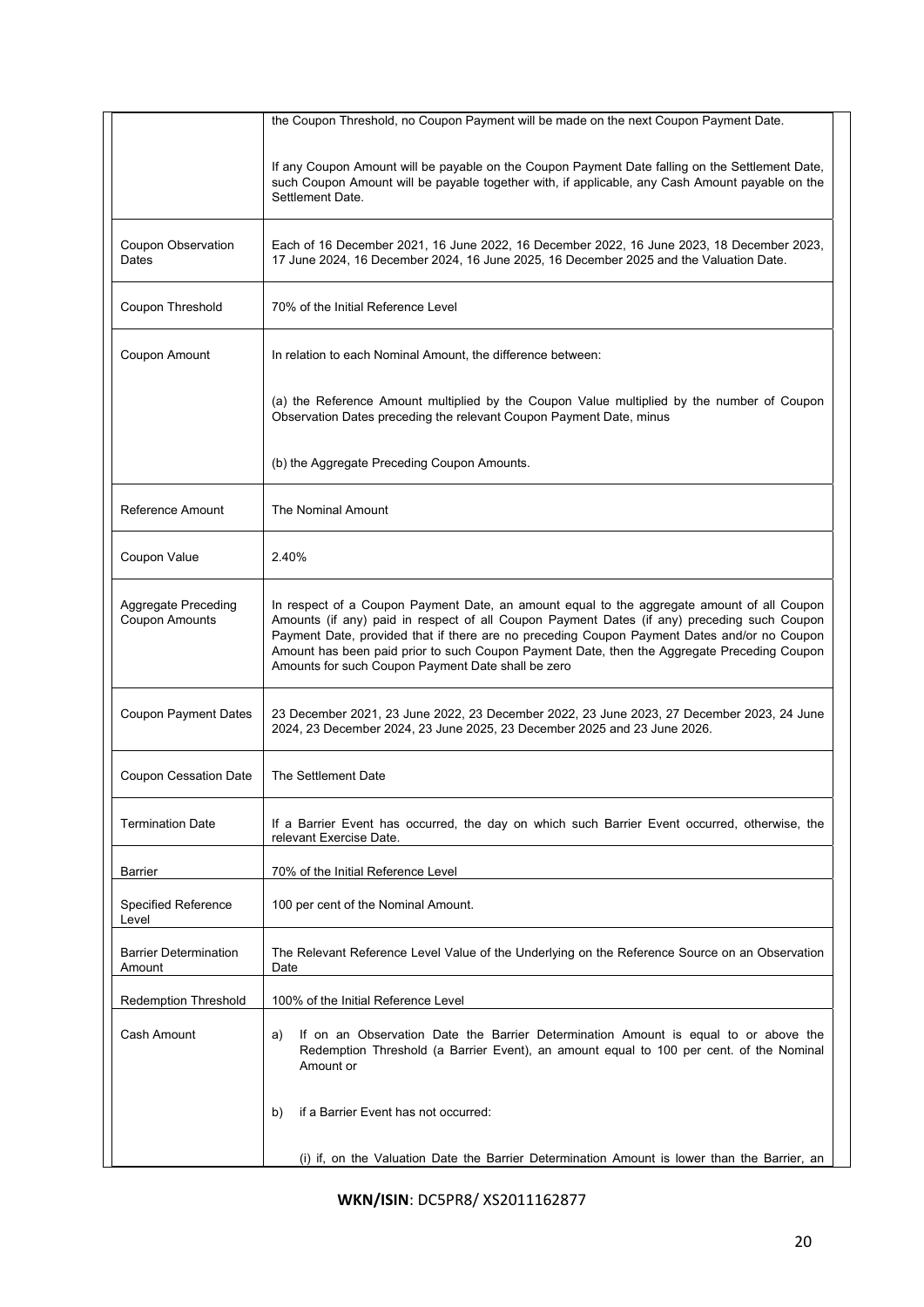| amount equal to                                                                         |  |
|-----------------------------------------------------------------------------------------|--|
| the quotient of:                                                                        |  |
| (A) the product of $(x)$ EUR 100 and $(y)$ the Final Reference Level (as numerator) and |  |
| (B) the Initial Reference Level (as denominator).                                       |  |
| (ii) if the provisions of (i) have not been satisfied, the Specified Reference Level.   |  |

| Number of Securities:                         | up to 500,000 Securities at EUR 100.00 each with an aggregate nominal amount of up to EUR<br>50,000,000 |
|-----------------------------------------------|---------------------------------------------------------------------------------------------------------|
| Currency:                                     | Euro ("EUR")                                                                                            |
| Name and address of<br>the Paying Agent:      | Deutsche Bank AG                                                                                        |
|                                               | Via Filippo Turati 27                                                                                   |
|                                               | 20121 Milan                                                                                             |
|                                               | Italy                                                                                                   |
| Name and address of<br>the Calculation Agent: | Deutsche Bank AG                                                                                        |
|                                               | Taunusanlage 12                                                                                         |
|                                               | 60325 Frankfurt am Main                                                                                 |
|                                               | Germany                                                                                                 |
| Underlying                                    | Type: Index                                                                                             |
|                                               | Name: Solactive Hydrogen ESG EUR Index 3.5% AR                                                          |
|                                               | Index Sponsor: Solactive AG                                                                             |

# **Information on the historical and ongoing performance of the Underlying and its volatility can be obtained on the public website under http:// www.solactive.com on the pages Bloomberg SOHYESG3 Index and Reuters Code .SOHYESG3**

## **Limitations to the rights attached to the Securities**

Under the conditions set out in the Terms and Conditions, the Issuer is entitled to terminate the Securities and to amend the Terms and Conditions.

# **Where will the securities be traded?**

Application will be made to admit to trading the Securities on the multilateral trading facility (MTF) EuroTLX of EuroTLX SIM S.p.A., which is not a regulated market for the purposes of Directive 2014/65/EU (as amended).

# **What are the key risks that are specific to the securities?**

## **Risks at Maturity**

If the Underlying falls equal to or below the Barrier, the Certificate involves a risk of loss depending on the Relevant Reference Level Value of the Underlying; in the worst-case scenario, this may result in the total loss of the capital invested. This will occur if the Final Reference Level of the Underlying on the Valuation Date is zero.

# **Risks associated with Market Disruptions**

Subject to certain conditions being met, the Calculation Agent may determine that a Market Disruption has occurred. This means that the price or level of the Underlying cannot be determined, at least temporarily. Market Disruptions may occur on an exchange relevant for the Underlying, particularly in the event of trade interruptions. This may have an effect on the timing of valuation and may delay payments on or the settlement of the Securities.

## **Risks associated with Adjustment and Termination Events**

Subject to certain conditions being met, the Issuer may replace Underlyings, adjust the Final Terms or terminate the Securities. In case of a termination, the Issuer will pay, usually prior to the scheduled settlement date of the Securities, an amount determined by the Calculation Agent. Such amount may be significantly less than an investor's initial investment in Securities and in certain circumstances may be zero.

Any adjustment or termination of the Securities or replacement of an Underlying may lead to a loss in value of the Securities or may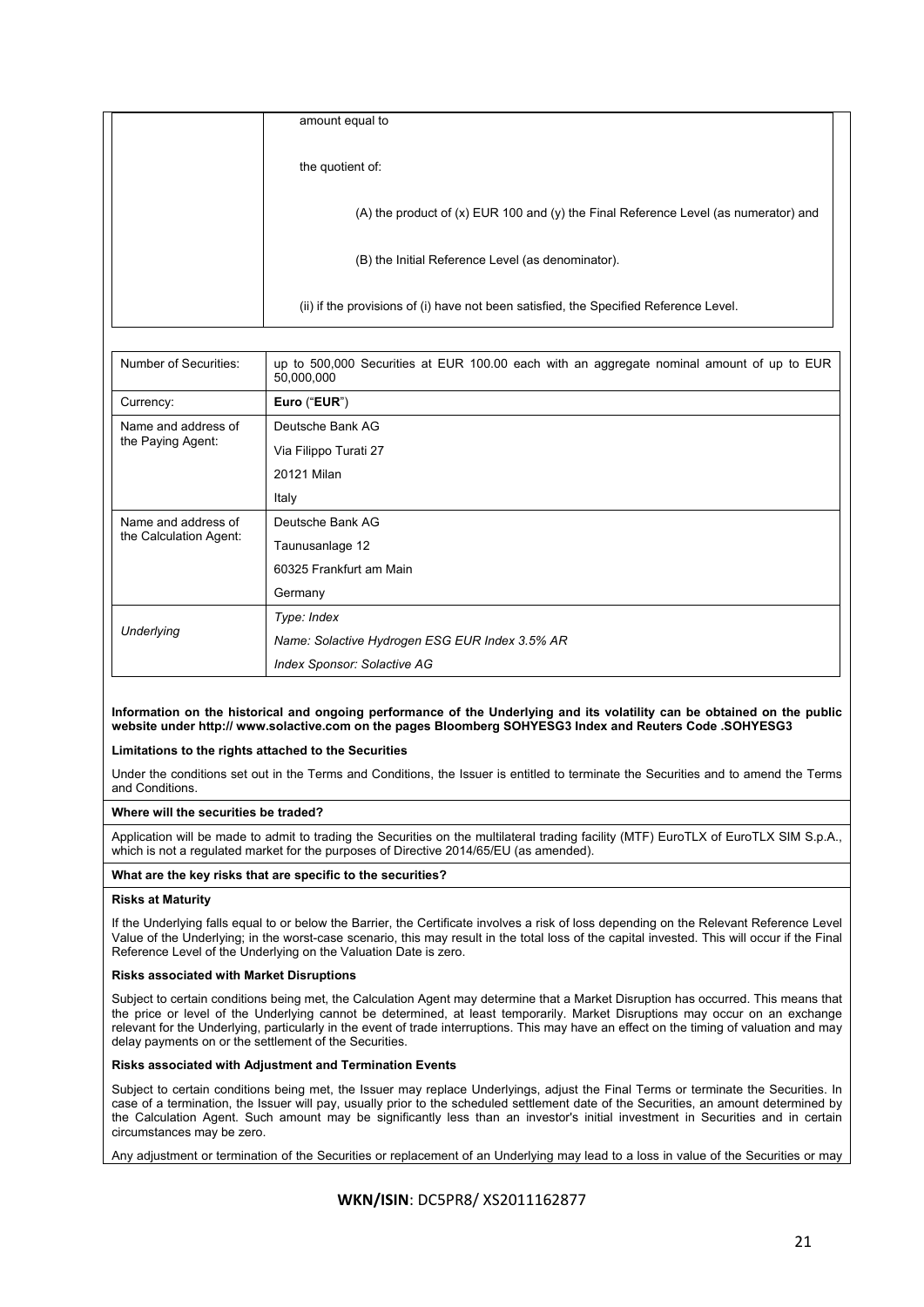at maturity lead to the realisation of losses or even to the total loss of the invested amount. It is also not excluded that an adjustment measure will later prove to be incorrect or to be disadvantageous for Securityholders. A Securityholder could also be put in an economically worse position by the adjustment measure than before such adjustment measure.

#### **Risks associated with Underlying**

Market risk is the most significant cross-product risk factor in connection with Underlyings of all kinds. An investment in Securities linked to any Underlying may bear similar market risks to a direct investment in the relevant index**.**

The performance of Securities depends on the performance of the price or level of the Underlying and therefore on the value of the embedded option. This value may be subject to major fluctuations during the term. The higher the volatility of the Underlying is, the greater the expected intensity of such fluctuations is. Changes in the price or level of the Underlying will affect the value of the Securities, but it is impossible to predict whether the price or level of the Underlying will rise or fall.

Securityholders thus bear the risk of unfavourable performance of the Underlying, which may lead to loss in value of the Securities or a reduction of the cash amount, up to and including total loss.

#### **Exchange rate / currency risks**

An investment in the Securities involves exchange rate and/or currency risks if the Settlement Currency of the Securities is different from the currency of a Securityholder's home jurisdiction. In addition to the risk of an adverse development of the Underlying there is the risk of a loss in value of the relevant rate of exchange which can, respectively, offset any favourable development of the Underlying.

#### **The Securities may be Illiquid**

It is not possible to predict if and to what extent a secondary market may develop in the Securities or at what price the Securities will trade in the secondary market or whether such market will be liquid. Insofar and as long as the Securities are listed or quoted or admitted to trading on a stock exchange, no assurance is given that any such listing or quotation or admission to trading will be maintained. Higher liquidity does not necessarily result from a listing, quotation or admission to trading.

If the Securities are not listed or quoted or admitted to trading on any stock exchange or quotation system, pricing information for the Securities may be more difficult to obtain and the liquidity of the Securities may be adversely affected. The liquidity of the Securities may also be affected by restrictions on offers and sales of the Securities in some jurisdictions.

Even where an investor is able to realise its investment in the Securities by selling this may be at a substantially lower value than its original investment in the Securities. Depending on the structure of the Securities, the realisation value at any time may be zero (0), which means a total loss of the capital invested. In addition, a transaction fee may be payable in respect of a sale of the Securities.

#### **Regulatory Bail-in and other Resolution Measures**

Laws enable the competent resolution authority to also take measures in respect of the Securities. These measures may have an adverse effect on the Securityholders.

If the legal requirements are met in respect of the Issuer, Bafin as the resolution authority, may, in addition to other measures, write down Securityholders' claims from the Securities in part or in full or convert them into equity (shares) of the Issuer ("**Resolution Measures**"). Other Resolution Measures available include (but are not limited to) transferring the Securities to another entity, varying the terms and conditions of the Securities (including, but without limitation to, varying the maturity of the Securities) or cancelling the Securities. The competent resolution authority may apply Resolution Measures individually or in any combination.

If the resolution authority takes Resolution Measures, Securityholders bear the risk of losing their claims from the Securities. In particular, this includes their claims for payment of the cash amount or redemption amount or for delivery of the delivery item.

**Section D – Key information on the offer of securities to the public and/or the admission to trading on a regulated market** 

#### **Under which conditions and timetable can I invest in this security?**

## **General terms, conditions and expected timetable of the offer**

## **Offering Period**

The offer of the Securities starts on 12 May 2021 and ends with the close of 18 June 2021 (end of primary market). In any case the offer ends with expiry of the validity of the Prospectus, unless another prospectus provides for a continued offer.

The Issuer reserves the right for any reason to reduce the number of Securities offered.

**Cancellation of the issuance of the** *Securities*

The Issuer reserves the right for any reason to cancel the issuance of the Securities.

**Early closing of the offering period of the Securities** 

The Issuer reserves the right for any reason to close the Offering Period early.

**Categories of potential investors to which the Securities are offered and whether tranche(s) have been reserved for certain countries** 

Qualified investors within the meaning of the Prospectus Regulation and non-qualified investors.

The offer may be made in Italy to any person which complies with all other requirements for investment as set out in the Securities Note or otherwise determined by the Issuer and/or the relevant Financial Intermediaries. In other EEA countries, offers will only be